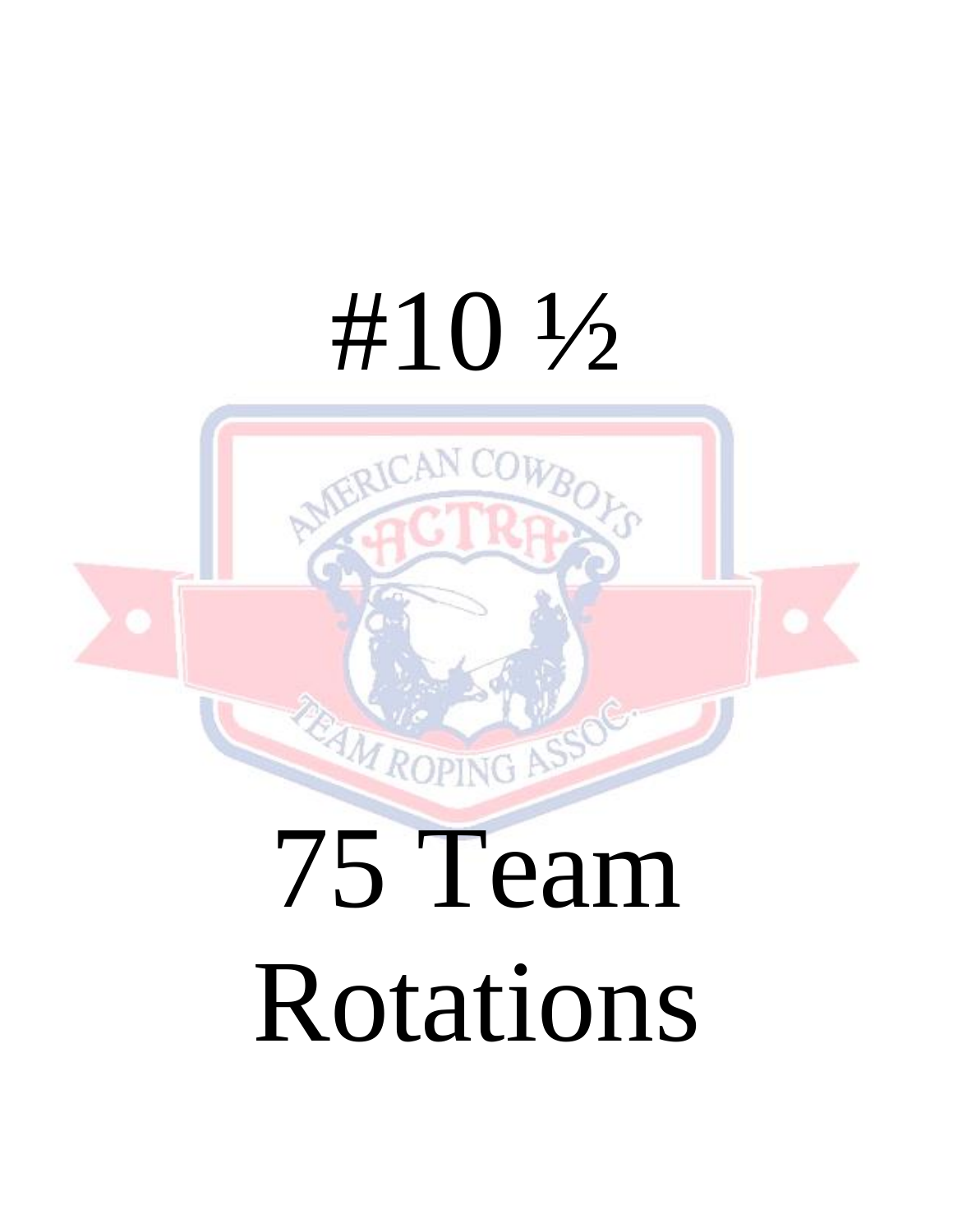# 2021 Wrangler/Professional's Choice ACTRA National Finals Participants Listing

Events Included: **#10 1/2 Handicap**

# **Total Teams in Event(s):** 201

# **Alex Vigil:** (#2.5 header, #2.5 heeler)

#10 1/2 Handicap, Heading for Justin Vigil (2) . Team 181, Rotation 3.

#10 1/2 Handicap, Heading for Tucker Alexander (3) . Team 194, Rotation 3.

# Anival Guerrero: (#4.5 header, #5 heeler)

#10 1/2 Handicap, Heeling for Denton Williams (3). Team 59, Rotation 1.

#10 1/2 Handicap, Heeling for Jeremy Simonich (4). Team 85, Rotation 2.

#10 1/2 Handicap, Heeling for Blair Wheatley (3.5). Team 121, Rotation 2.

#10 1/2 Handicap, Heeling for Ryan Bettencourt (3.5). Team 162, Rotation 3.

# **Anselmo Ramirez:** (#4 header, #5 heeler)

#10 1/2 Handicap, Heeling for Roy Branco (4) . Team 79, Rotation 2. #10 1/2 Handicap, Heeling for Karen Dias (3) . Team 105, Rotation 2.

# **Asher Freeman:** (#4 header, #5.5 heeler)

#10 1/2 Handicap, Heeling for Mackay Spyrow (4). Team 5, Rotation 1.

#10 1/2 Handicap, Heeling for Caden Lehman (4.5) . Team 31, Rotation 1.

#10 1/2 Handicap, Heeling for Justin Fowden (4.5) . Team 51, Rotation 1.

#10 1/2 Handicap, Heeling for Gene Harry (4.5). Team 82, Rotation 2.

# **Bailey Kretschmer:** (#3 header, #2 heeler)

#10 1/2 Handicap, Heading for Bill Finks (6) . Team 90, Rotation 2.

#10 1/2 Handicap, Heading for Mike Johns (5) . Team 117, Rotation 2.

# **Bill Finks:** (#4.5 header, #6 heeler)

#10 1/2 Handicap, Heeling for Brayden Grashuis (3) . Team 30, Rotation 1.

#10 1/2 Handicap, Heeling for Keith Johnson (3) . Team 61, Rotation 1.

#10 1/2 Handicap, Heeling for Bailey Kretschmer (3) . Team 90, Rotation 2.

#10 1/2 Handicap, Heeling for Mackay Spyrow (4) . Team 116, Rotation 2.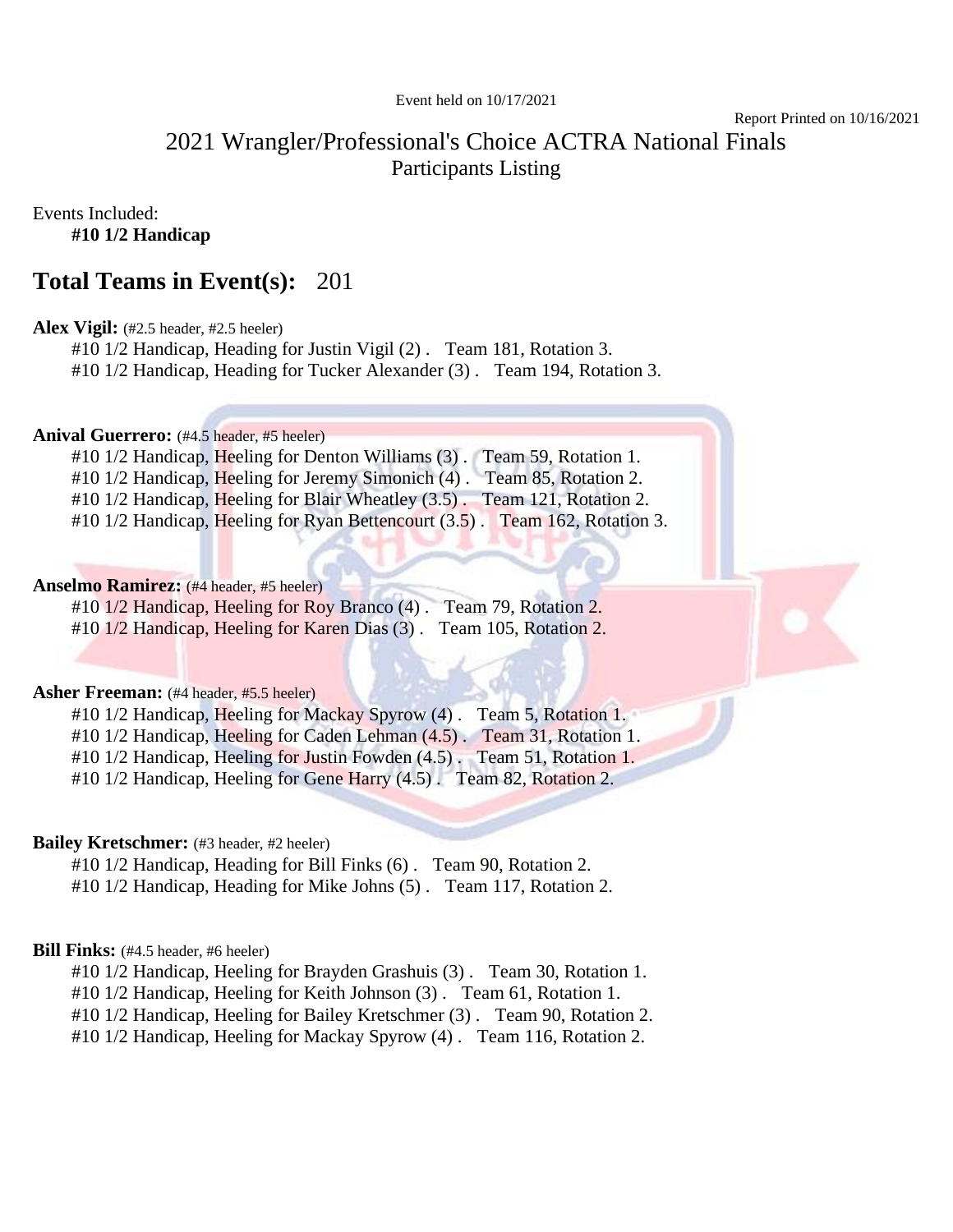# **Blair Wheatley:** (#3.5 header, #4 heeler)

#10 1/2 Handicap, Heading for Anival Guerrero (5) . Team 121, Rotation 2.

#10 1/2 Handicap, Heading for Jeff Sparrowk (4) . Team 166, Rotation 3.

#10 1/2 Handicap, Heeling for Rich Bakke (3) . Team 175, Rotation 3.

# **Bobby Butler:** (#2.5 header, #2.5 heeler)

#10 1/2 Handicap, Heeling for Terynn Archuleta (3.5) . Team 25, Rotation 1.

# **Bobby Roberts:** (#4 header, #4.5 heeler)

#10 1/2 Handicap, Heading for Spencer Mitchell (6) . Team 1, Rotation 1.

#10 1/2 Handicap, Heeling for Tyson Perez (3.5) . Team 46, Rotation 1.

#10 1/2 Handicap, Heeling for McKennan Buckner (4). Team 80, Rotation 2.

#10 1/2 Handicap, Heading for Tristan Luther (4.5). Team 114, Rotation 2.

# Brayden Grashuis: (#3 header, #3 heeler)

#10 1/2 Handicap, Heading for Clint Felton (4.5). Team 8, Rotation 1.

#10 1/2 Handicap, Heading for Bill Finks (6) . Team 30, Rotation 1.

#10 1/2 Handicap, Heading for Brody Grashuis (2) . Team 58, Rotation 1.

#10 1/2 Handicap, Heading for Garrett Jepson (5). Team 91, Rotation 2.

# **Brayden Schmidt:** (#4.5 header, #5.5 heeler)

#10 1/2 Handicap, Heading for Dan Holland (5.5). Team 65, Rotation 1. #10 1/2 Handicap, Heading for Jason Duby (6). Team 189, Rotation 3.

#10 1/2 Handicap, Heading for Daniel Green (5.5) . Team 200, Rotation 3.

# **Brian Roundy:** (#2.5 header, #5 heeler)

#10 1/2 Handicap, Heeling for Jace Hanks (3.5) . Team 127, Rotation 2. #10 1/2 Handicap, Heeling for Casey Thomas (4.5) . Team 146, Rotation 2. #10 1/2 Handicap, Heeling for Kelson Robinson (4.5) . Team 192, Rotation 3.

# Brock Borkman: (#3.5 header, #3.5 heeler)

#10 1/2 Handicap, Heeling for Chance Kretschmer (3.5) . Team 40, Rotation 1. #10 1/2 Handicap, Heeling for Curtis English (3.5) . Team 84, Rotation 2.

#10 1/2 Handicap, Heeling for Jason Jones (3.5) . Team 122, Rotation 2.

# **Brody Grashuis:** (#2 header, #2 heeler)

#10 1/2 Handicap, Heeling for Brayden Grashuis (3) . Team 58, Rotation 1.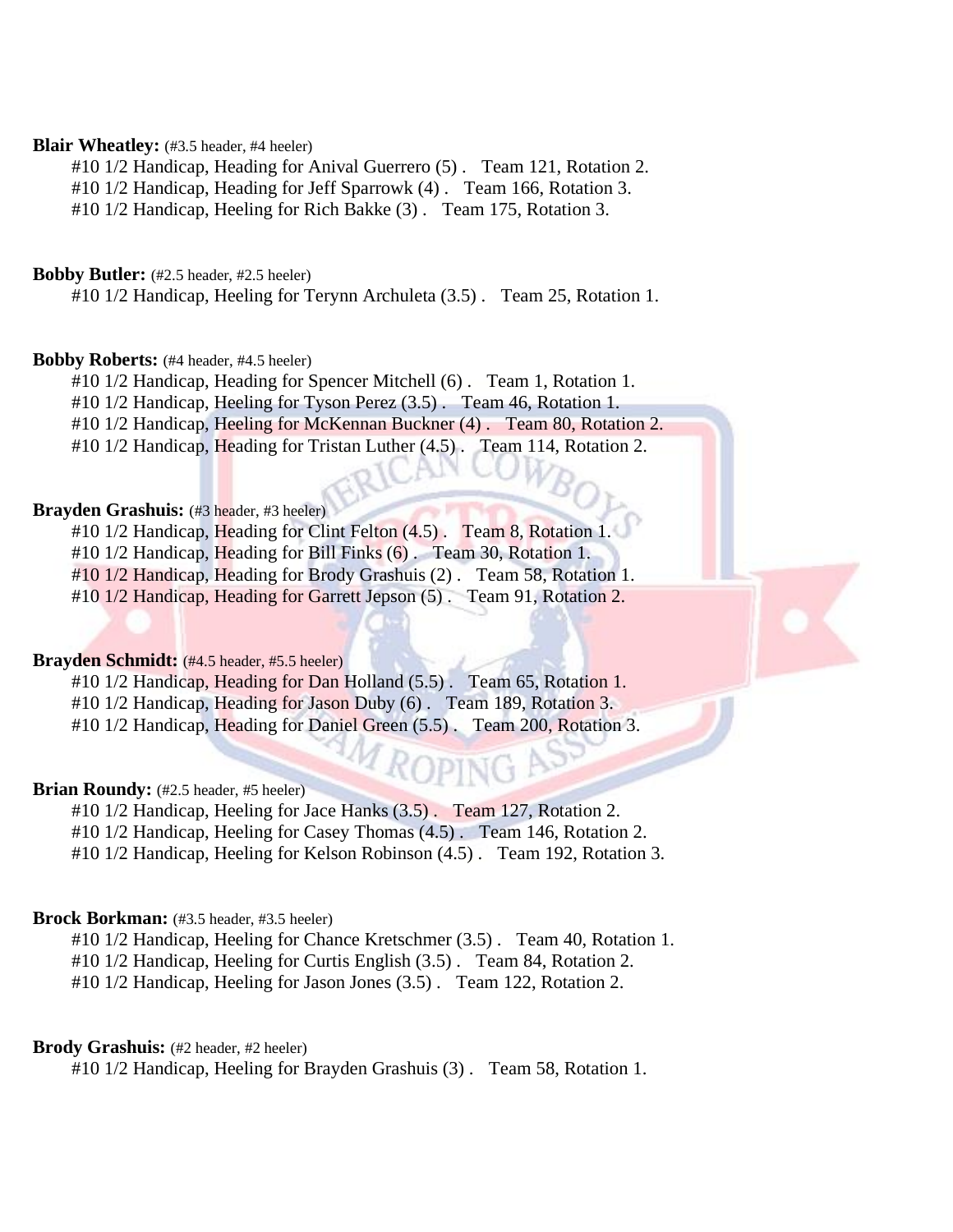# Butch Pope:  $(\text{\#1.5} \text{ header}, \text{\#1.5} \text{ header})$

#10 1/2 Handicap, Heading for Steve Simons (4) . Team 135, Rotation 2.

# **Caden Lehman:** (#4.5 header, #4 heeler)

#10 1/2 Handicap, Heading for Asher Freeman (5.5) . Team 31, Rotation 1. #10 1/2 Handicap, Heading for Russell Funk (5.5) . Team 60, Rotation 1.

#10 1/2 Handicap, Heading for Zalin Arritola (5) . Team 89, Rotation 2.

# **Carson Williams:** (#3 header, #3 heeler)

#10 1/2 Handicap, Heeling for Colton Daniel (2.5) . Team 22, Rotation 1.

#10 1/2 Handicap, Heading for Ted Williams (3.5) . Team 47, Rotation 1.

# **Casey Awbrey:** (#4.5 header, #5 heeler)

#10 1/2 Handicap, Heeling for Tanner Patzke (4.5). Team 26, Rotation 1. #10 1/2 Handicap, Heeling for Keith Johnson (3) . Team 92, Rotation 2. #10 1/2 Handicap, Heeling for Preston Young (3.5). Team 172, Rotation 3.

# Casey Glazier: (#4 header, #4 heeler)

#10 1/2 Handicap, Heeling for Clayton Brown (2.5). Team 187, Rotation 3.

# **Casey Ladner:** (#3.5 header, #4.5 heeler)

#10 1/2 Handicap, Heeling for Loralee McKoen (3). Team 39, Rotation 1. #10 1/2 Handicap, Heeling for Marti Anderson (3). Team 69, Rotation 1. #10 1/2 Handicap, Heeling for Clayton Brown (2.5) . Team 153, Rotation 3. #10 1/2 Handicap, Heeling for Sammy Jo Duby (3). Team 184, Rotation 3.

# **Casey Thomas:** (#4.5 header, #4.5 heeler)

#10 1/2 Handicap, Heading for Joao Miranda (5.5) . Team 41, Rotation 1.

#10 1/2 Handicap, Heeling for Justin Fowden (4.5) . Team 73, Rotation 1.

#10 1/2 Handicap, Heading for Brian Roundy (5) . Team 146, Rotation 2.

#10 1/2 Handicap, Heading for Matt Liston (5.5) . Team 155, Rotation 3.

# **Chad McDaniel:** (#4 header, #5 heeler)

#10 1/2 Handicap, Heeling for Sammy Saunders (3.5) . Team 150, Rotation 2.

#10 1/2 Handicap, Heeling for Devon McDaniel (4) . Team 163, Rotation 3.

#10 1/2 Handicap, Heeling for Mason McDaniel (3) . Team 177, Rotation 3.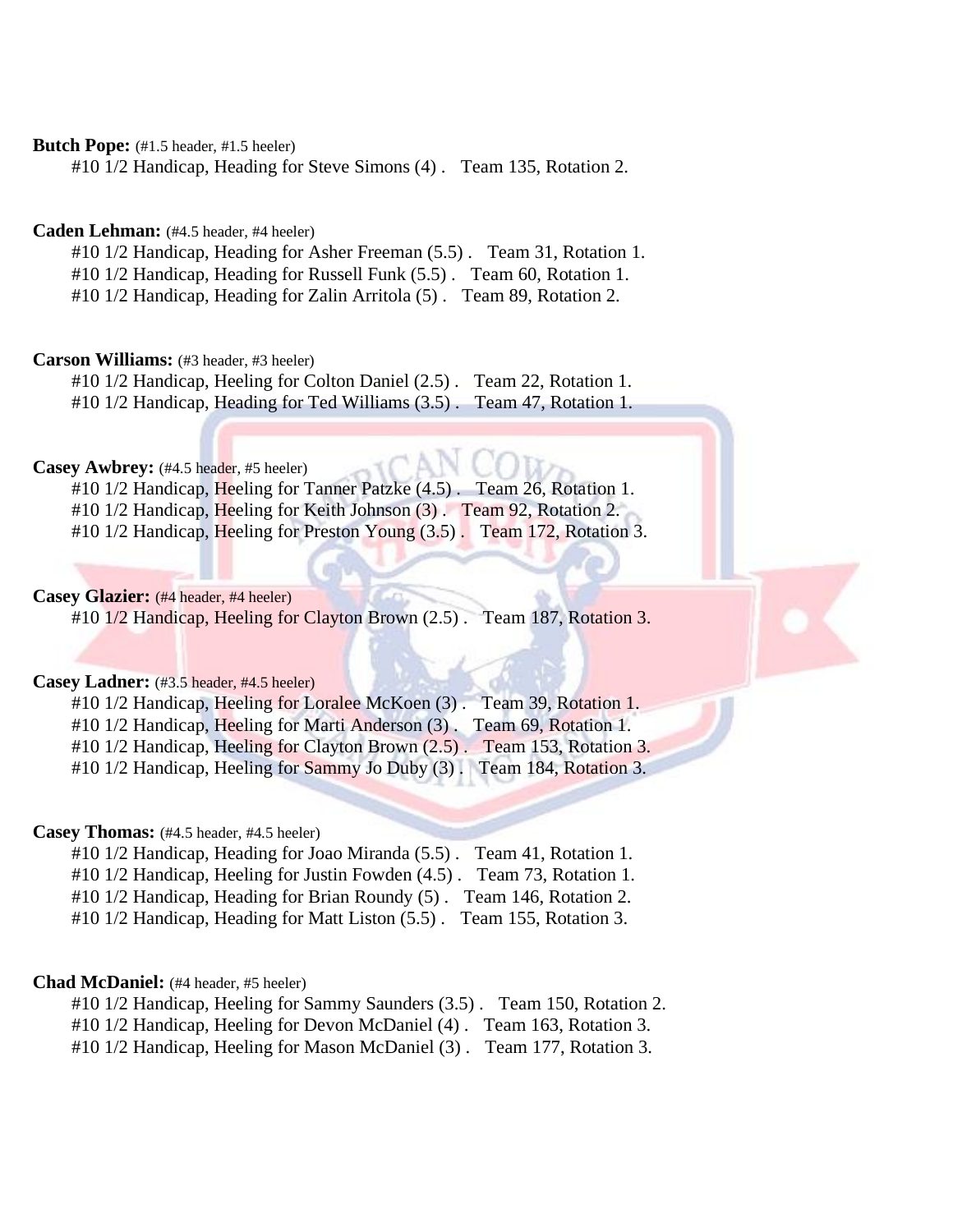# **Chance Kretschmer:** (#3.5 header, #3 heeler)

#10 1/2 Handicap, Heading for Mike Johns (5) . Team 3, Rotation 1.

#10 1/2 Handicap, Heading for Brock Borkman (3.5) . Team 40, Rotation 1.

#10 1/2 Handicap, Heading for Jake Ward (5) . Team 70, Rotation 1.

#10 1/2 Handicap, Heading for Matt Hussman (4.5) . Team 149, Rotation 2.

# **Chase Helton:** (#4.5 header, #4.5 heeler)

#10 1/2 Handicap, Heading for Will Cowden (5) . Team 125, Rotation 2.

#10 1/2 Handicap, Heading for Spencer Mitchell (6) . Team 157, Rotation 3.

#10 1/2 Handicap, Heading for Dusty Bravos (5.5) . Team 171, Rotation 3.

#10 1/2 Handicap, Heeling for Ryan Bettencourt (3.5) . Team 179, Rotation 3.

# **Chase Kahiau Onaka:** (#3.5 header, #3 heeler)

#10 1/2 Handicap, Heading for Stoney Boy Joseph (4.5). Team 18, Rotation 1. #10 1/2 Handicap, Heading for Ethan Awa (5). Team 201, Rotation 3.

# **Chaz Rita:** (#3.5 header, #3 heeler)

#10 1/2 Handicap, Heeling for Levi Rita (3) . Team 93, Rotation 2.

#10 1/2 Handicap, Heading for Robert Rita (2.5). Team 119, Rotation 2.

#10 1/2 Handicap, Heeling for Chris Awa (3). Team 123, Rotation 2.

#10 1/2 Handicap, Heeling for Tucker Gomes (2.5). Team 148, Rotation 2.

# **Chris Awa:** (#3 header, #2 heeler)

#10 1/2 Handicap, Heading for Chaz Rita (3) . Team 123, Rotation 2. #10 1/2 Handicap, Heading for Jimmy Cupit (1) . Team 133, Rotation 2. #10 1/2 Handicap, Heading for Shawn Aguiar (3). Team 165, Rotation 3.

#10 1/2 Handicap, Heading for Ethan Awa (5) . Team 174, Rotation 3.

# **CJ Cash:** (#5 header, #5 heeler)

#10 1/2 Handicap, Heeling for TC Hammack (3.5) . Team 21, Rotation 1.

#10 1/2 Handicap, Heeling for Kolby Bravos (4.5) . Team 45, Rotation 1.

#10 1/2 Handicap, Heeling for Tye Fitzpatrick (4) . Team 71, Rotation 1.

#10 1/2 Handicap, Heeling for Clayton Brown (2.5) . Team 140, Rotation 2.

# **Clayton Brown:** (#2.5 header, #2.5 heeler)

#10 1/2 Handicap, Heading for CJ Cash (5) . Team 140, Rotation 2.

#10 1/2 Handicap, Heading for Casey Ladner (4.5) . Team 153, Rotation 3.

#10 1/2 Handicap, Heading for Casey Glazier (4) . Team 187, Rotation 3.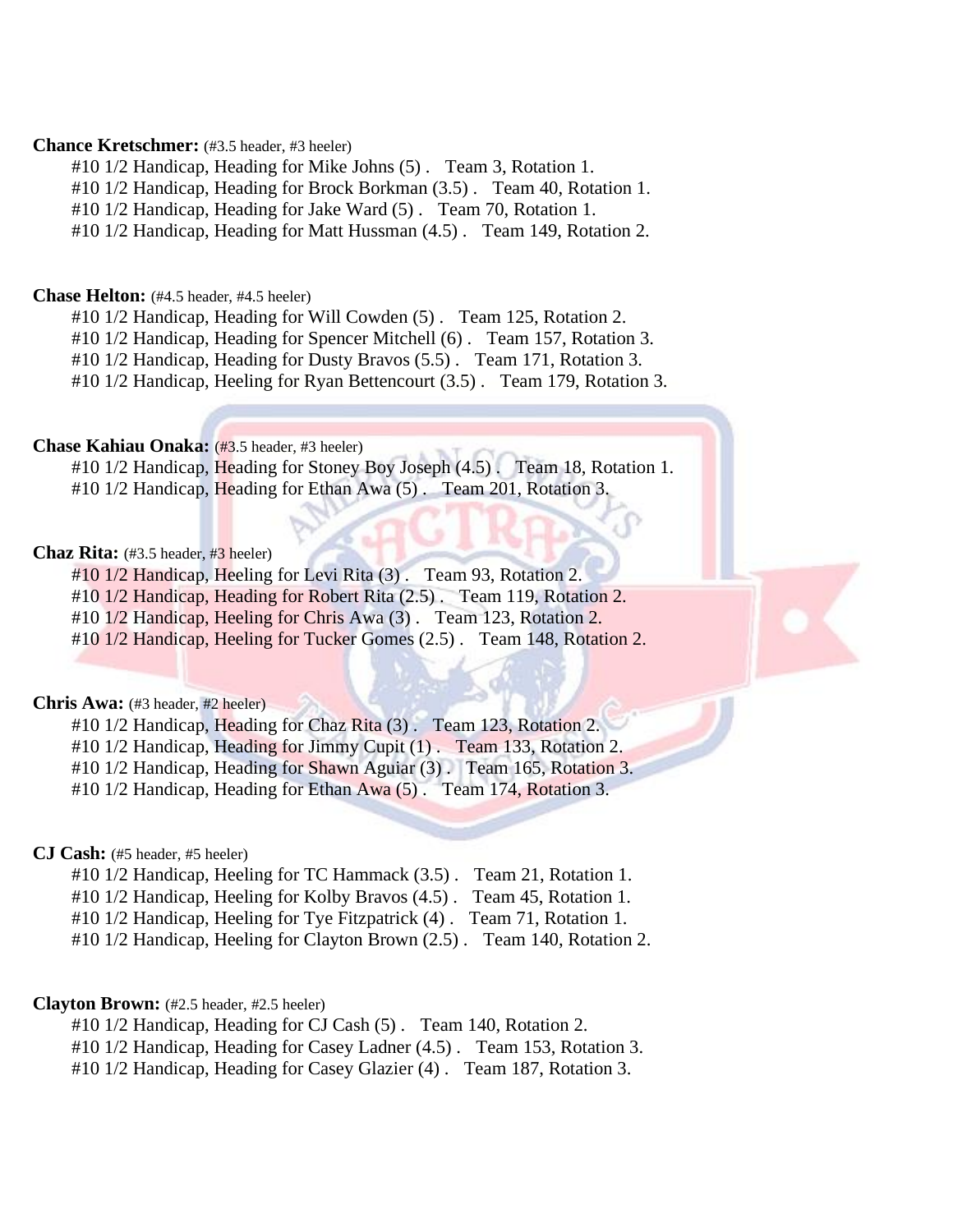# **Cliff Garrison:** (#3 header, #3 heeler)

#10 1/2 Handicap, Heeling for Joseph Rossi (3.5) . Team 81, Rotation 2.

#10 1/2 Handicap, Heeling for Steve Smith (4) . Team 168, Rotation 3.

# **Clint Felton:** (#3.5 header, #4.5 heeler)

#10 1/2 Handicap, Heeling for Brayden Grashuis (3) . Team 8, Rotation 1. #10 1/2 Handicap, Heeling for Tayler Felton (3) . Team 83, Rotation 2.

## **Cobie Dodds:** (#4 header, #3.5 heeler)

#10 1/2 Handicap, Heading for Joao Miranda (5.5) . Team 72, Rotation 1.

# **Cody Cravens:** (#3 header, #2 heeler)

#10 1/2 Handicap, Heading for Jeff Gieck (3.5). Team 144, Rotation 2. #10 1/2 Handicap, Heading for George Schmidt (4) . Team 169, Rotation 3. #10 1/2 Handicap, Heading for Steve Gilson (4.5) . Team 183, Rotation 3.

# **Cole Clement:** (#3 header, #3 heeler)

#10 1/2 Handicap, Heading for Monty Jo Petska (6). Team 38, Rotation 1. #10 1/2 Handicap, Heading for Stoney Boy Joseph (4.5) . Team 68, Rotation 1. #10 1/2 Handicap, Heading for Glen Nelson (4.5) . Team 97, Rotation 2.

# **Cole Dodds:** (#4 header, #4 heeler)

#10 1/2 Handicap, Heeling for McKennan Buckner (4). Team 106, Rotation 2.

# **Colton Daniel:** (#2.5 header, #2.5 heeler)

#10 1/2 Handicap, Heading for Carson Williams (3) . Team 22, Rotation 1. #10 1/2 Handicap, Heading for Ted Williams (3.5) . Team 118, Rotation 2.

# **Curtis English:** (#3.5 header, #3.5 heeler)

#10 1/2 Handicap, Heading for Russell Funk (5.5) . Team 20, Rotation 1.

#10 1/2 Handicap, Heading for Justin Geney (5) . Team 44, Rotation 1.

#10 1/2 Handicap, Heading for Brock Borkman (3.5) . Team 84, Rotation 2.

#10 1/2 Handicap, Heading for Matt Hussman (4.5) . Team 178, Rotation 3.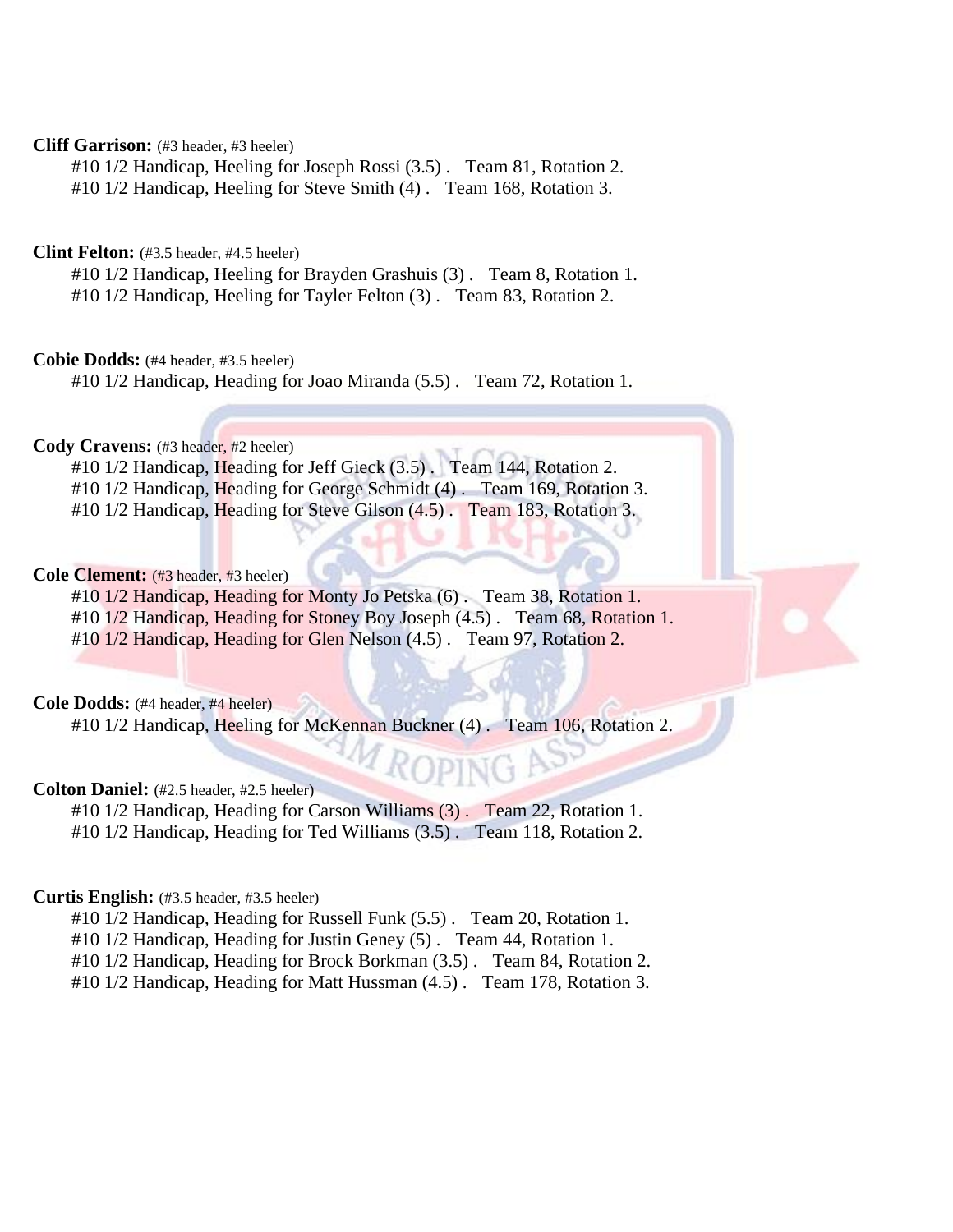# Dan Holland: (#4 header, #5.5 heeler)

#10 1/2 Handicap, Heeling for Brayden Schmidt (4.5) . Team 65, Rotation 1. #10 1/2 Handicap, Heeling for Tye Fitzpatrick (4) . Team 99, Rotation 2. #10 1/2 Handicap, Heeling for Preston Young (3.5) . Team 137, Rotation 2. #10 1/2 Handicap, Heeling for Marti Anderson (3) . Team 161, Rotation 3.

# **Daniel Green:** (#6 header, #5.5 heeler)

#10 1/2 Handicap, Heading for Todd Hampton (5.5) . Team 42, Rotation 1.

#10 1/2 Handicap, Heeling for Jeremy Simonich (4) . Team 180, Rotation 3.

#10 1/2 Handicap, Heeling for Brayden Schmidt (4.5) . Team 200, Rotation 3.

# **Denton Williams:** (#3 header, #3 heeler)

#10 1/2 Handicap, Heading for Noah Williams (4.5) . Team 4, Rotation 1.

#10 1/2 Handicap, Heading for Jake Ward (5) . Team 35, Rotation 1.

#10 1/2 Handicap, Heading for Anival Guerrero (5) . Team 59, Rotation 1.

#10 1/2 Handicap, Heading for Tommy Lee (4.5) . Team 100, Rotation 2.

# Devon McDaniel: (#4 header, #3.5 heeler)

#10 1/2 Handicap, Heading for Sammy Saunders (4) . Team 130, Rotation 2. #10 1/2 Handicap, Heading for Ryan Powell (5) . Team 152, Rotation 3. #10 1/2 Handicap, Heading for Chad McDaniel (5). Team 163, Rotation 3.

# **Dusty Bravos:** (#4 header, #5.5 heeler)

#10 1/2 Handicap, Heeling for Kolby Bravos (4.5). Team 76, Rotation 2.

#10 1/2 Handicap, Heeling for Chase Helton (4.5) . Team 171, Rotation 3.

#10 1/2 Handicap, Heeling for JT Bradley (3.5). Team 182, Rotation 3.

# **Ed Archuleta:** (#3 header, #2.5 heeler)

#10 1/2 Handicap, Heeling for Terynn Archuleta (3.5) . Team 52, Rotation 1.

# **Ethan Awa:** (#3 header, #5 heeler)

#10 1/2 Handicap, Heeling for Levi Rita (3) . Team 64, Rotation 1.

#10 1/2 Handicap, Heeling for Kelvin Medeiros (2.5) . Team 113, Rotation 2.

#10 1/2 Handicap, Heeling for Chris Awa (3) . Team 174, Rotation 3.

#10 1/2 Handicap, Heeling for Chase Kahiau Onaka (3.5) . Team 201, Rotation 3.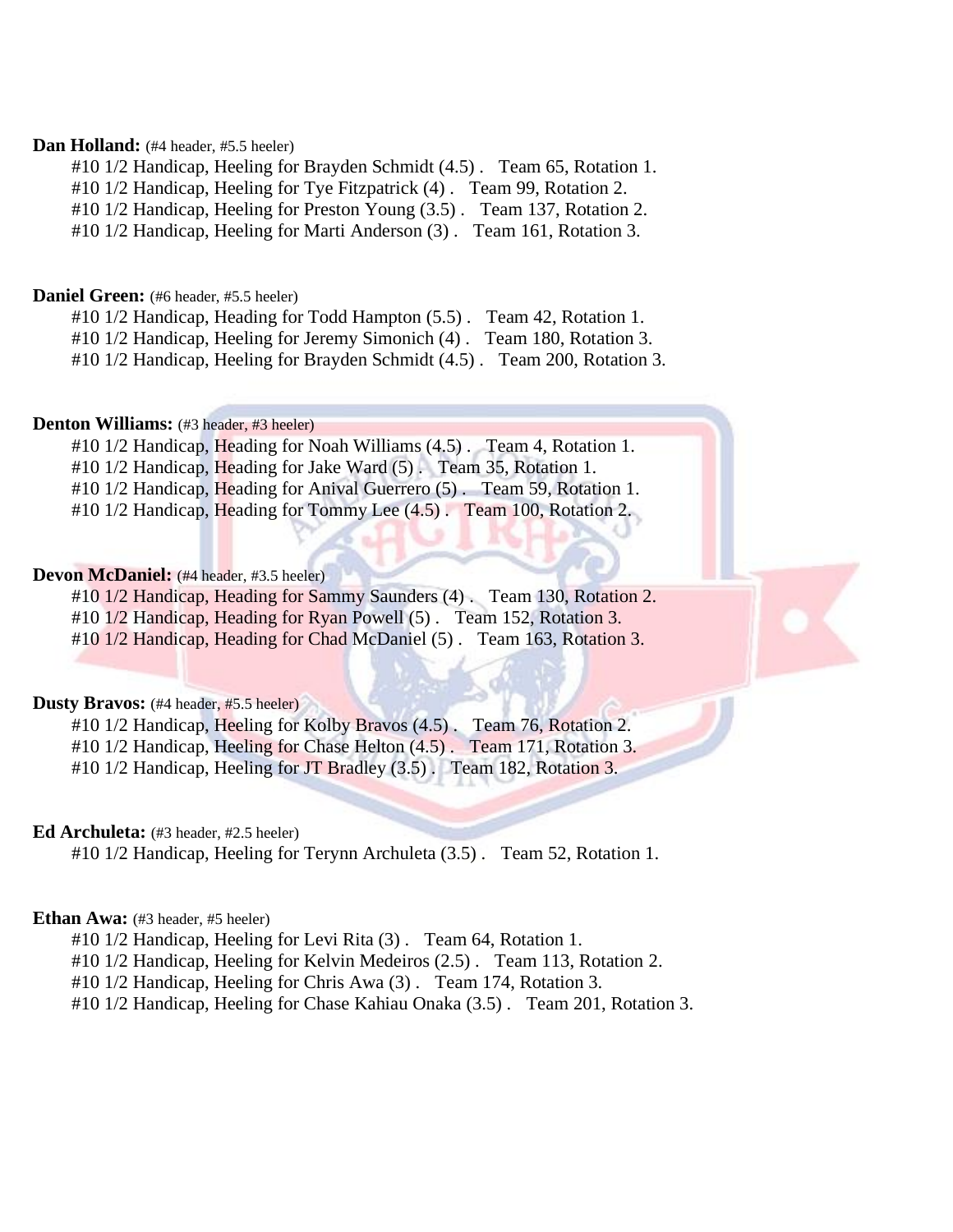# **Frank Perez:** (#4 header, #5 heeler)

#10 1/2 Handicap, Heeling for Karen Dias (3) . Team 17, Rotation 1.

#10 1/2 Handicap, Heeling for Nolan Scott (3) . Team 55, Rotation 1.

#10 1/2 Handicap, Heeling for Nathan Scott (4). Team 74, Rotation 1.

#10 1/2 Handicap, Heeling for Tyson Perez (3.5) . Team 104, Rotation 2.

# Garrett Jepson: (#4 header, #5 heeler)

#10 1/2 Handicap, Heeling for Joseyray Funk (3) . Team 7, Rotation 1.

#10 1/2 Handicap, Heeling for Mackay Spyrow (4) . Team 32, Rotation 1.

#10 1/2 Handicap, Heeling for Tommy Lee (4) . Team 62, Rotation 1.

#10 1/2 Handicap, Heeling for Brayden Grashuis (3) . Team 91, Rotation 2.

# Gary Hepper: (#4 header, #5 heeler)

#10 1/2 Handicap, Heeling for Preston Young (3.5). Team 11, Rotation 1. #10 1/2 Handicap, Heeling for Molly Hepper (3). Team 33, Rotation 1. #10 1/2 Handicap, Heeling for Loralee McKoen (3). Team 111, Rotation 2.

# Gene Harry: (#4.5 header, #4.5 heeler)

#10 1/2 Handicap, Heading for Jake Ward (5) . Team 13, Rotation 1. #10 1/2 Handicap, Heading for Asher Freeman (5.5) . Team 82, Rotation 2.

# **George Schmidt:** (#4 header, #4 heeler)

#10 1/2 Handicap, Heeling for Cody Cravens (3). Team 169, Rotation 3.

# **Glen Nelson:** (#4 header, #4.5 heeler)

#10 1/2 Handicap, Heeling for Jake Raley (3.5). Team 14, Rotation 1. #10 1/2 Handicap, Heeling for Todd York (3.5). Team 36, Rotation 1. #10 1/2 Handicap, Heeling for Jason Jones (3.5) . Team 67, Rotation 1. #10 1/2 Handicap, Heeling for Cole Clement (3) . Team 97, Rotation 2.

# **Hank Curry:** (#3 header, #3 heeler)

#10 1/2 Handicap, Heading for Jack Curry (4) . Team 2, Rotation 1.

# **Howard Hutchings:** (#3.5 header, #3 heeler)

#10 1/2 Handicap, Heading for Scott Lauaki (3.5) . Team 56, Rotation 1.

#10 1/2 Handicap, Heading for Riley Robinson (2.5) . Team 86, Rotation 2.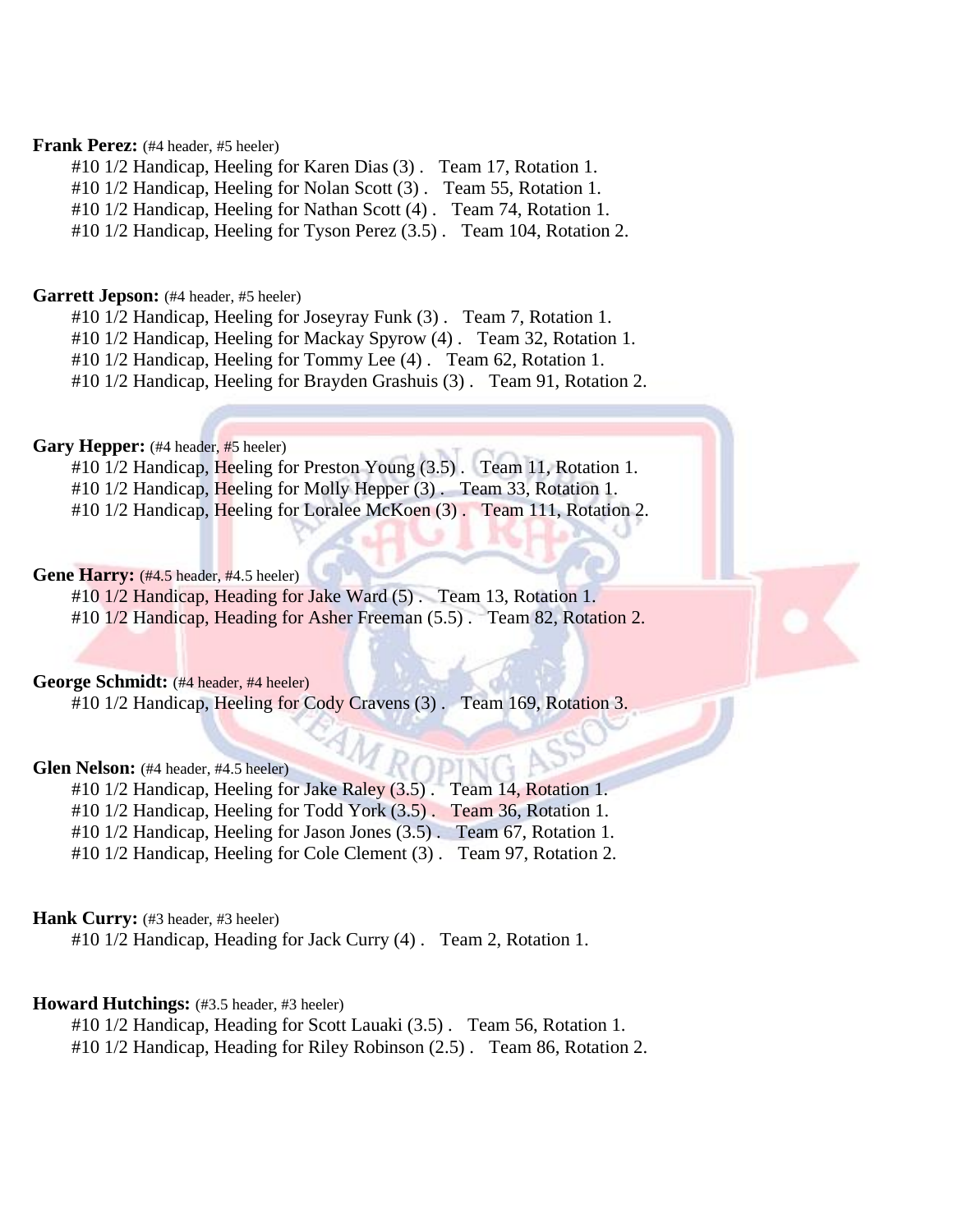# Hunter Lowry: (#3.5 header, #3.5 heeler)

#10 1/2 Handicap, Heeling for Justin Weber (2.5) . Team 109, Rotation 2. #10 1/2 Handicap, Heeling for JT Bradley (3.5) . Team 124, Rotation 2. #10 1/2 Handicap, Heeling for Justin Stacy (3.5) . Team 188, Rotation 3.

# **Jace Hanks:** (#3.5 header, #2.5 heeler)

#10 1/2 Handicap, Heading for Brian Roundy (5) . Team 127, Rotation 2.

#10 1/2 Handicap, Heading for Matt Liston (5.5) . Team 145, Rotation 2.

#10 1/2 Handicap, Heading for Joao Miranda (5.5) . Team 154, Rotation 3.

#10 1/2 Handicap, Heading for Scott Lauaki (3.5) . Team 170, Rotation 3.

**Jack Curry:** (#4 header, #4 heeler)

#10 1/2 Handicap, Heeling for Hank Curry (3) . Team 2, Rotation 1. #10 1/2 Handicap, Heeling for Jim Estill (3.5). Team 108, Rotation 2.

# **Jake Raley:** (#3.5 header, #3.5 heeler)

#10 1/2 Handicap, Heading for Glen Nelson (4.5). Team 14, Rotation 1.

# **Jake Ward:** (#4.5 header, #5 heeler)

#10 1/2 Handicap, Heeling for Gene Harry (4.5). Team 13, Rotation 1. #10 1/2 Handicap, Heeling for Denton Williams (3) . Team 35, Rotation 1. #10 1/2 Handicap, Heeling for Chance Kretschmer (3.5). Team 70, Rotation 1.

# **Jason Duby:** (#4.5 header, #6 heeler)

#10 1/2 Handicap, Heading for Spencer Mitchell (6). Team 66, Rotation 1. #10 1/2 Handicap, Heeling for Sammy Jo Duby (3). Team 95, Rotation 2. #10 1/2 Handicap, Heeling for Loralee McKoen (3). Team 167, Rotation 3. #10 1/2 Handicap, Heeling for Brayden Schmidt (4.5) . Team 189, Rotation 3.

# **Jason Jones:** (#3.5 header, #3.5 heeler)

#10 1/2 Handicap, Heading for Glen Nelson (4.5) . Team 67, Rotation 1.

#10 1/2 Handicap, Heading for Ryan Powell (5) . Team 96, Rotation 2.

#10 1/2 Handicap, Heading for Brock Borkman (3.5) . Team 122, Rotation 2.

# **Jeff Gieck:** (#3 header, #3.5 heeler)

#10 1/2 Handicap, Heeling for Cody Cravens (3) . Team 144, Rotation 2.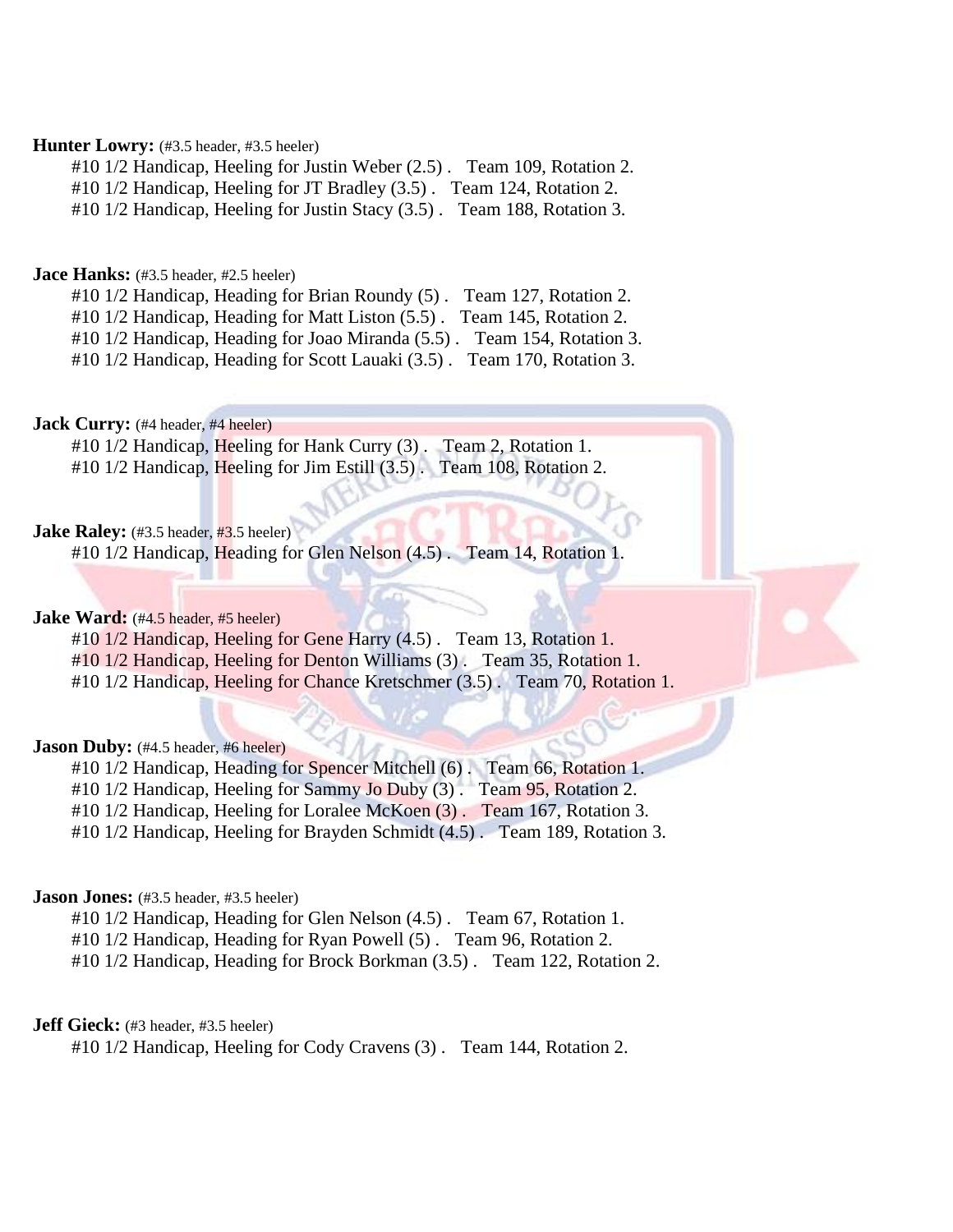# **Jeff Sparrowk:** (#4 header, #4 heeler)

#10 1/2 Handicap, Heeling for Karen Dias (3) . Team 78, Rotation 2.

#10 1/2 Handicap, Heeling for Rich Bakke (3) . Team 138, Rotation 2.

#10 1/2 Handicap, Heeling for Blair Wheatley (3.5) . Team 166, Rotation 3.

# **Jeremy Simonich:** (#4 header, #4 heeler)

#10 1/2 Handicap, Heading for Anival Guerrero (5) . Team 85, Rotation 2.

#10 1/2 Handicap, Heading for Tucker Alexander (3) . Team 131, Rotation 2.

#10 1/2 Handicap, Heading for Daniel Green (5.5) . Team 180, Rotation 3.

# **Jeremy Taylor:** (#2 header, #2 heeler)

#10 1/2 Handicap, Heading for Kesler Riding (3.5). Team 195, Rotation 3.

# **Jim Estill:** (#3.5 header, #2.5 heeler)

#10 1/2 Handicap, Heading for Mike Johns (5). Team 24, Rotation 1.

#10 1/2 Handicap, Heading for Jack Curry (4). Team 108, Rotation 2.

#10 1/2 Handicap, Heading for Russell Funk (5.5). Team 129, Rotation 2.

#10 1/2 Handicap, Heading for Travis Stewart (5). Team 142, Rotation 2.

# **Jimmy Cupit:** (#1 header, #1 heeler)

#10 1/2 Handicap, Heeling for Chris Awa (3) . Team 133, Rotation 2.

# **Joao Miranda:** (#3.5 header, #5.5 heeler)

#10 1/2 Handicap, Heeling for Casey Thomas (4.5) . Team 41, Rotation 1. #10 1/2 Handicap, Heeling for Cobie Dodds (4). Team 72, Rotation 1. #10 1/2 Handicap, Heeling for Justin Fowden (4.5) . Team 101, Rotation 2. #10 1/2 Handicap, Heeling for Jace Hanks (3.5) . Team 154, Rotation 3.

# **Joseph Rossi:** (#3.5 header, #2 heeler)

#10 1/2 Handicap, Heading for Tucker Alexander (3) . Team 50, Rotation 1.

#10 1/2 Handicap, Heading for Cliff Garrison (3) . Team 81, Rotation 2.

#10 1/2 Handicap, Heading for Monty Crist (5) . Team 107, Rotation 2.

#10 1/2 Handicap, Heading for Todd Hampton (5.5) . Team 158, Rotation 3.

# **Joseyray Funk:** (#3 header, #2 heeler)

#10 1/2 Handicap, Heading for Garrett Jepson (5) . Team 7, Rotation 1.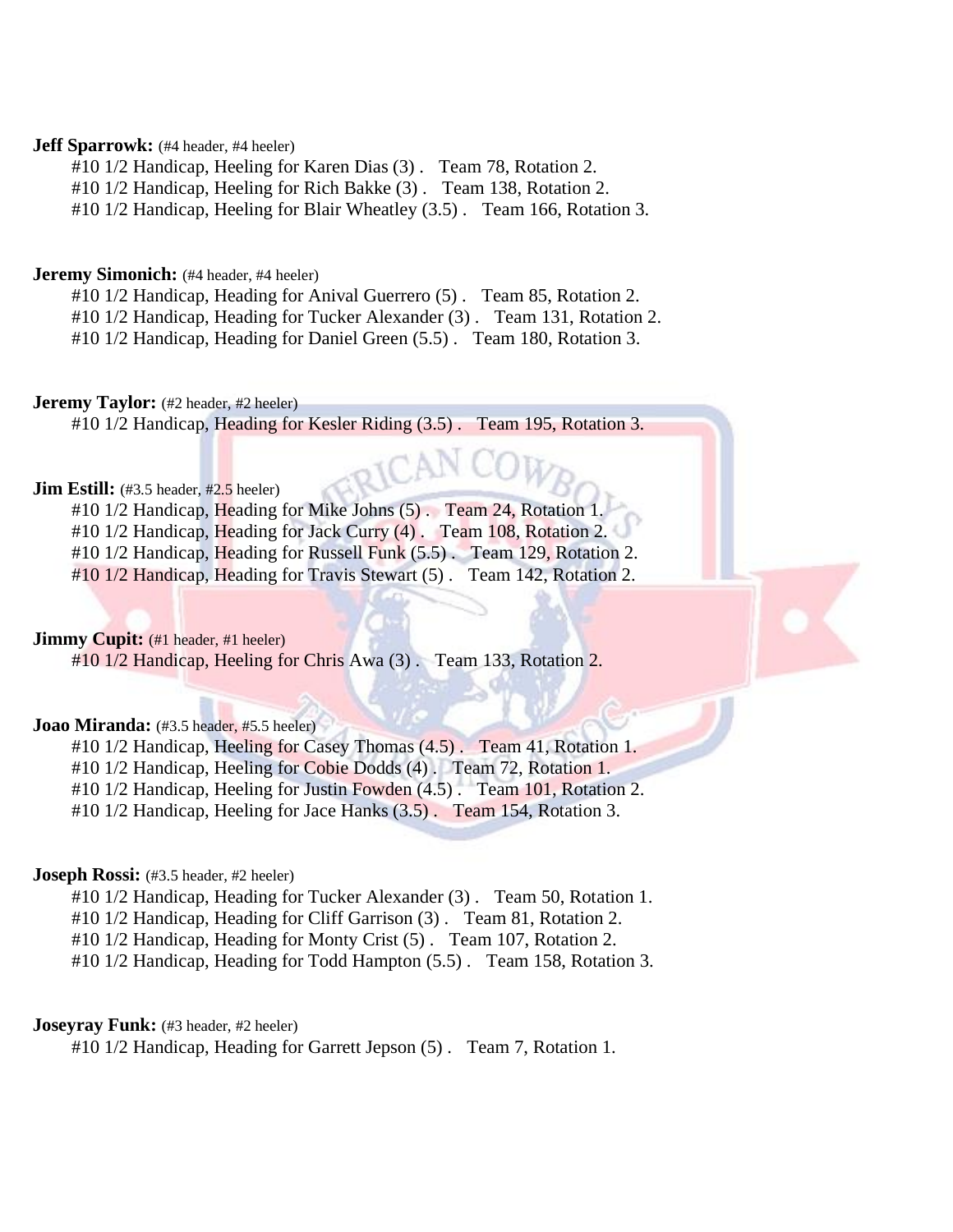# **JT Bradley:** (#3.5 header, #2 heeler)

#10 1/2 Handicap, Heading for Hunter Lowry (3.5) . Team 124, Rotation 2. #10 1/2 Handicap, Heading for Tucker Alexander (3) . Team 143, Rotation 2.

#10 1/2 Handicap, Heading for Tanner Smith (4.5) . Team 159, Rotation 3.

#10 1/2 Handicap, Heading for Dusty Bravos (5.5) . Team 182, Rotation 3.

#### **Justin Fowden:** (#4.5 header, #3.5 heeler)

#10 1/2 Handicap, Heading for Scott Lauaki (3.5) . Team 28, Rotation 1.

#10 1/2 Handicap, Heading for Asher Freeman (5.5) . Team 51, Rotation 1.

#10 1/2 Handicap, Heading for Casey Thomas (4.5) . Team 73, Rotation 1.

#10 1/2 Handicap, Heading for Joao Miranda (5.5) . Team 101, Rotation 2.

# **Justin Geney:** (#4 header, #5 heeler)

#10 1/2 Handicap, Heeling for Curtis English (3.5). Team 44, Rotation 1.

#10 1/2 Handicap, Heeling for Todd York (3.5). Team 75, Rotation 1.

#10 1/2 Handicap, Heeling for Travis Thom (4). Team 103, Rotation 2.

#10 1/2 Handicap, Heeling for Steve Smith (4). Team 186, Rotation 3.

# **Justin Stacy:** (#3.5 header, #3 heeler)

#10 1/2 Handicap, Heading for Tristan Luther (4.5) . Team 88, Rotation 2. #10 1/2 Handicap, Heading for Hunter Lowry (3.5). Team 188, Rotation 3.

# **Justin Vigil:** (#2 header, #2 heeler)

#10 1/2 Handicap, Heeling for Alex Vigil (2.5). Team 181, Rotation 3. #10 1/2 Handicap, Heeling for Justin Weber (2.5). Team 196, Rotation 3.

# **Justin Weber:** (#2.5 header, #2.5 heeler)

#10 1/2 Handicap, Heading for Hunter Lowry (3.5) . Team 109, Rotation 2. #10 1/2 Handicap, Heading for Justin Vigil (2) . Team 196, Rotation 3.

# **Kalia Medeiros:** (#2 header, #1.5 heeler)

#10 1/2 Handicap, Heading for Kelly Medeiros (2.5) . Team 29, Rotation 1.

# **Karen Dias:** (#3 header, #2 heeler)

#10 1/2 Handicap, Heading for Frank Perez (5) . Team 17, Rotation 1.

#10 1/2 Handicap, Heading for Kevin Dias (3.5) . Team 53, Rotation 1.

#10 1/2 Handicap, Heading for Jeff Sparrowk (4) . Team 78, Rotation 2.

#10 1/2 Handicap, Heading for Anselmo Ramirez (5) . Team 105, Rotation 2.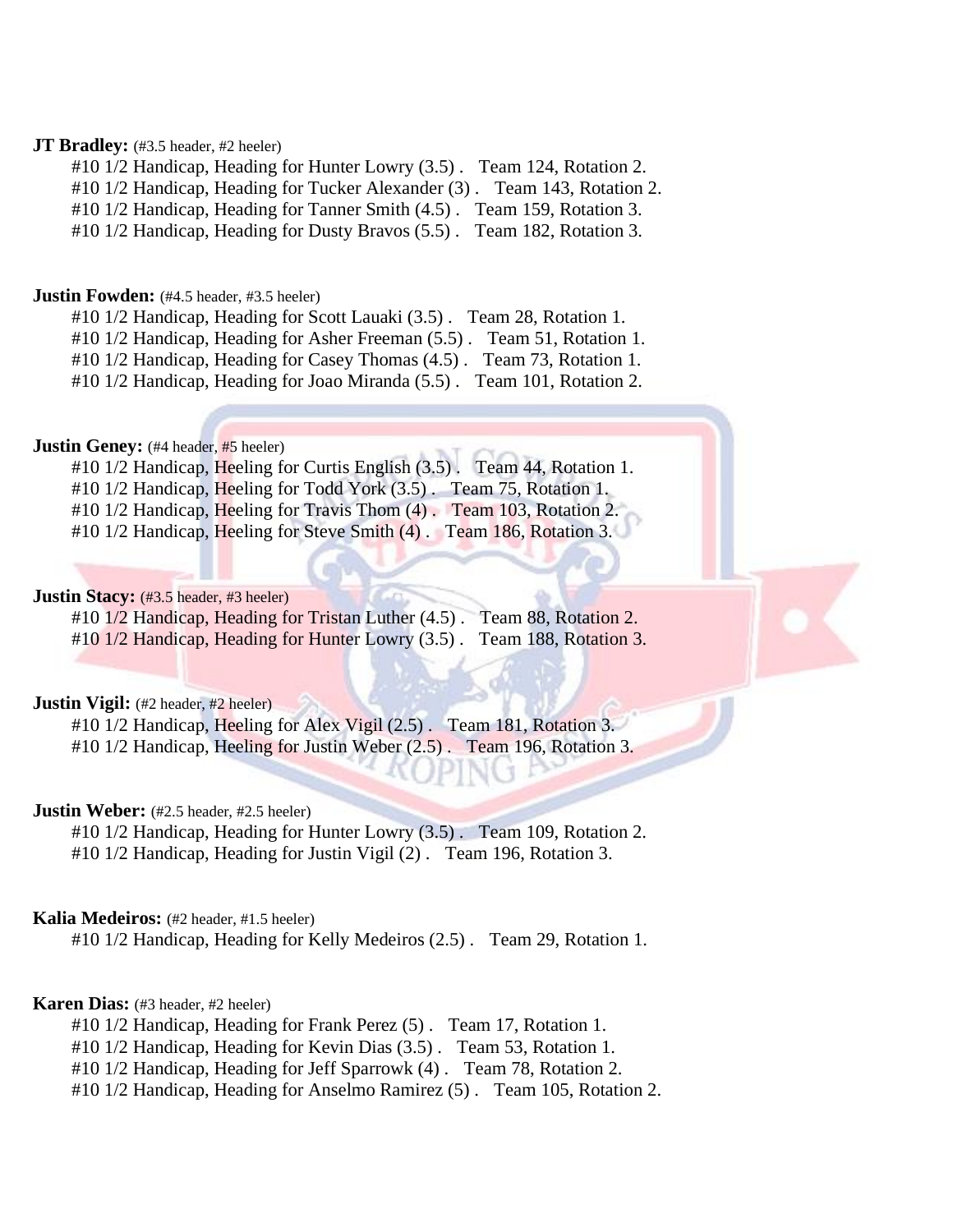**Keith Erickson:** (#3 header, #3 heeler)

#10 1/2 Handicap, Heading for Rhett Kennedy (5.5) . Team 49, Rotation 1.

# **Keith Johnson:** (#3 header, #3 heeler)

#10 1/2 Handicap, Heading for Travis Stewart (5) . Team 19, Rotation 1.

#10 1/2 Handicap, Heading for Bill Finks (6) . Team 61, Rotation 1.

#10 1/2 Handicap, Heading for Casey Awbrey (5) . Team 92, Rotation 2.

# **Kelly Medeiros:** (#2 header, #2.5 heeler)

#10 1/2 Handicap, Heeling for Kalia Medeiros (2) . Team 29, Rotation 1.

#10 1/2 Handicap, Heeling for Kelvin Medeiros (2.5) . Team 87, Rotation 2.

#10 1/2 Handicap, Heeling for Whitney Mitchell (2.5). Team 115, Rotation 2.

# **Kelson Robinson:** (#4.5 header, #2 heeler)

#10 1/2 Handicap, Heading for Riley Robinson (2.5) . Team 134, Rotation 2.

#10 1/2 Handicap, Heading for Monty Jo Petska (6). Team 164, Rotation 3.

#10 1/2 Handicap, Heading for Matt Liston (5.5) . Team 173, Rotation 3.

#10 1/2 Handicap, Heading for Brian Roundy (5). Team 192, Rotation 3.

# **Kelvin Medeiros:** (#2.5 header, #2.5 heeler)

#10 1/2 Handicap, Heading for Kelly Medeiros (2.5). Team 87, Rotation 2. #10 1/2 Handicap, Heading for Ethan Awa (5). Team 113, Rotation 2.

# **Kesler Riding:** (#3.5 header, #3.5 heeler)

#10 1/2 Handicap, Heeling for Jeremy Taylor (2). Team 195, Rotation 3.

# **Kevin Dias:** (#3.5 header, #3.5 heeler)

#10 1/2 Handicap, Heeling for Karen Dias (3) . Team 53, Rotation 1.

# **Kolby Bravos:** (#4.5 header, #4.5 heeler)

#10 1/2 Handicap, Heading for CJ Cash (5) . Team 45, Rotation 1.

#10 1/2 Handicap, Heading for Dusty Bravos (5.5) . Team 76, Rotation 2.

# Lee Legasey: (#2 header, #2 heeler)

#10 1/2 Handicap, Heeling for Mark Moreland (2.5) . Team 126, Rotation 2.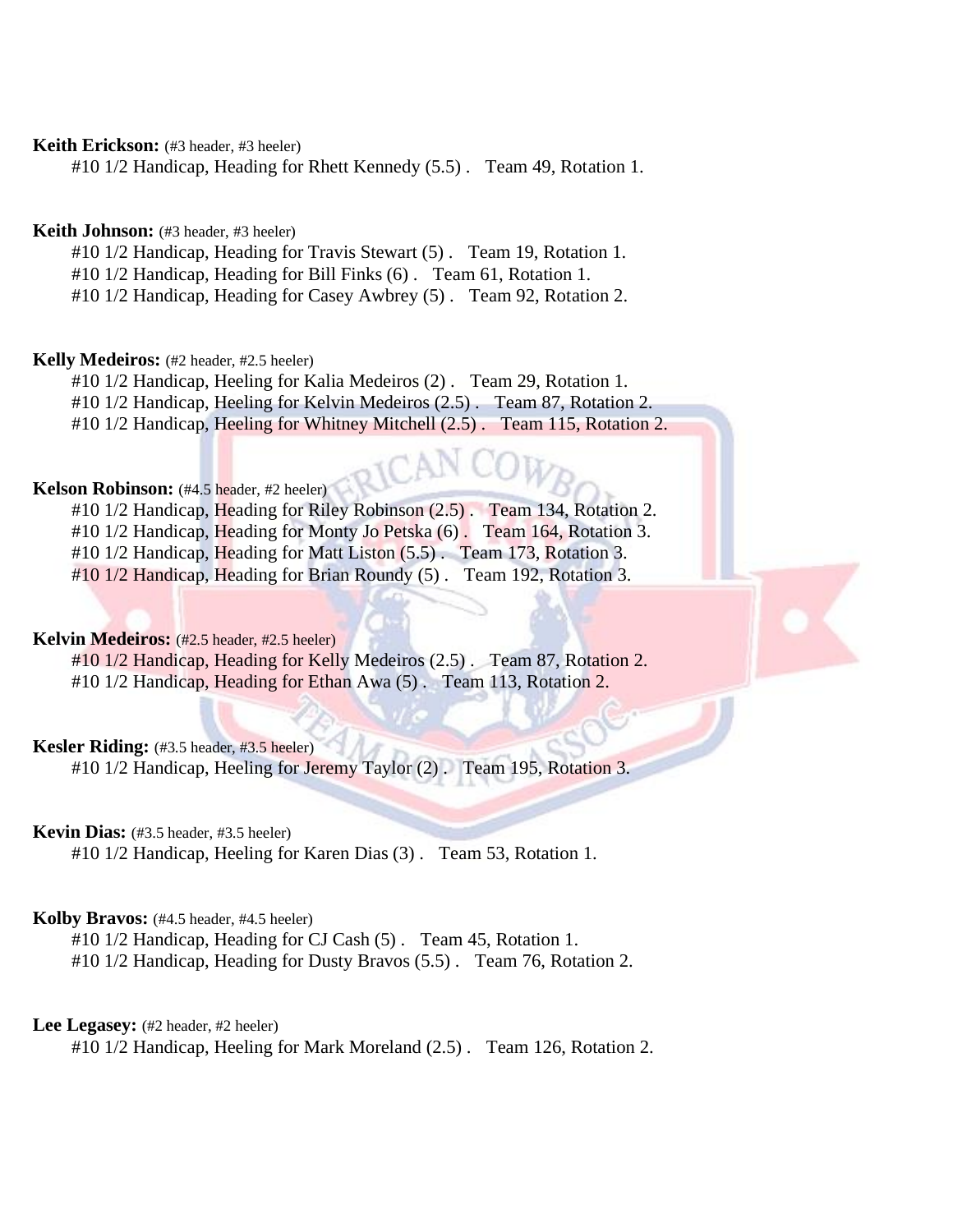# Levi Rita: (#3 header, #2.5 heeler)

#10 1/2 Handicap, Heading for Robert Rita (2.5) . Team 34, Rotation 1.

#10 1/2 Handicap, Heading for Ethan Awa (5) . Team 64, Rotation 1.

#10 1/2 Handicap, Heading for Chaz Rita (3) . Team 93, Rotation 2.

#10 1/2 Handicap, Heading for Shawn Aguiar (3) . Team 147, Rotation 2.

# Loralee McKoen: (#3 header, #2 heeler)

#10 1/2 Handicap, Heading for Casey Ladner (4.5) . Team 39, Rotation 1.

#10 1/2 Handicap, Heading for Gary Hepper (5) . Team 111, Rotation 2.

#10 1/2 Handicap, Heading for Jason Duby (6) . Team 167, Rotation 3.

# **Mackay Spyrow:** (#4 header, #4.5 heeler)

#10 1/2 Handicap, Heading for Asher Freeman (5.5) . Team 5, Rotation 1.

#10 1/2 Handicap, Heading for Garrett Jepson (5). Team 32, Rotation 1.

#10 1/2 Handicap, Heading for Mike Johns (5). Team 63, Rotation 1.

#10 1/2 Handicap, Heading for Bill Finks (6) . Team 116, Rotation 2.

# Mark Moreland: (#2.5 header, #1.5 heeler)

#10 1/2 Handicap, Heading for Lee Legasey (2). Team 126, Rotation 2. #10 1/2 Handicap, Heading for TBA TBA (1). Team 156, Rotation 3. #10 1/2 Handicap, Heading for TBA TBA (1). Team 190, Rotation 3. #10 1/2 Handicap, Heading for TBA TBA (1) . Team 199, Rotation 3.

# **Marti Anderson:** (#3 header, #2 heeler)

#10 1/2 Handicap, Heading for Casey Ladner (4.5) . Team 69, Rotation 1. #10 1/2 Handicap, Heading for Dan Holland (5.5). Team 161, Rotation 3.

## **Mason McDaniel:** (#3 header, #2 heeler)

#10 1/2 Handicap, Heading for Chad McDaniel (5) . Team 177, Rotation 3.

# **Matt Hussman:** (#4.5 header, #4.5 heeler)

#10 1/2 Handicap, Heeling for Travis Thom (4) . Team 128, Rotation 2.

#10 1/2 Handicap, Heeling for Tye Fitzpatrick (4) . Team 139, Rotation 2.

#10 1/2 Handicap, Heeling for Chance Kretschmer (3.5) . Team 149, Rotation 2.

#10 1/2 Handicap, Heeling for Curtis English (3.5) . Team 178, Rotation 3.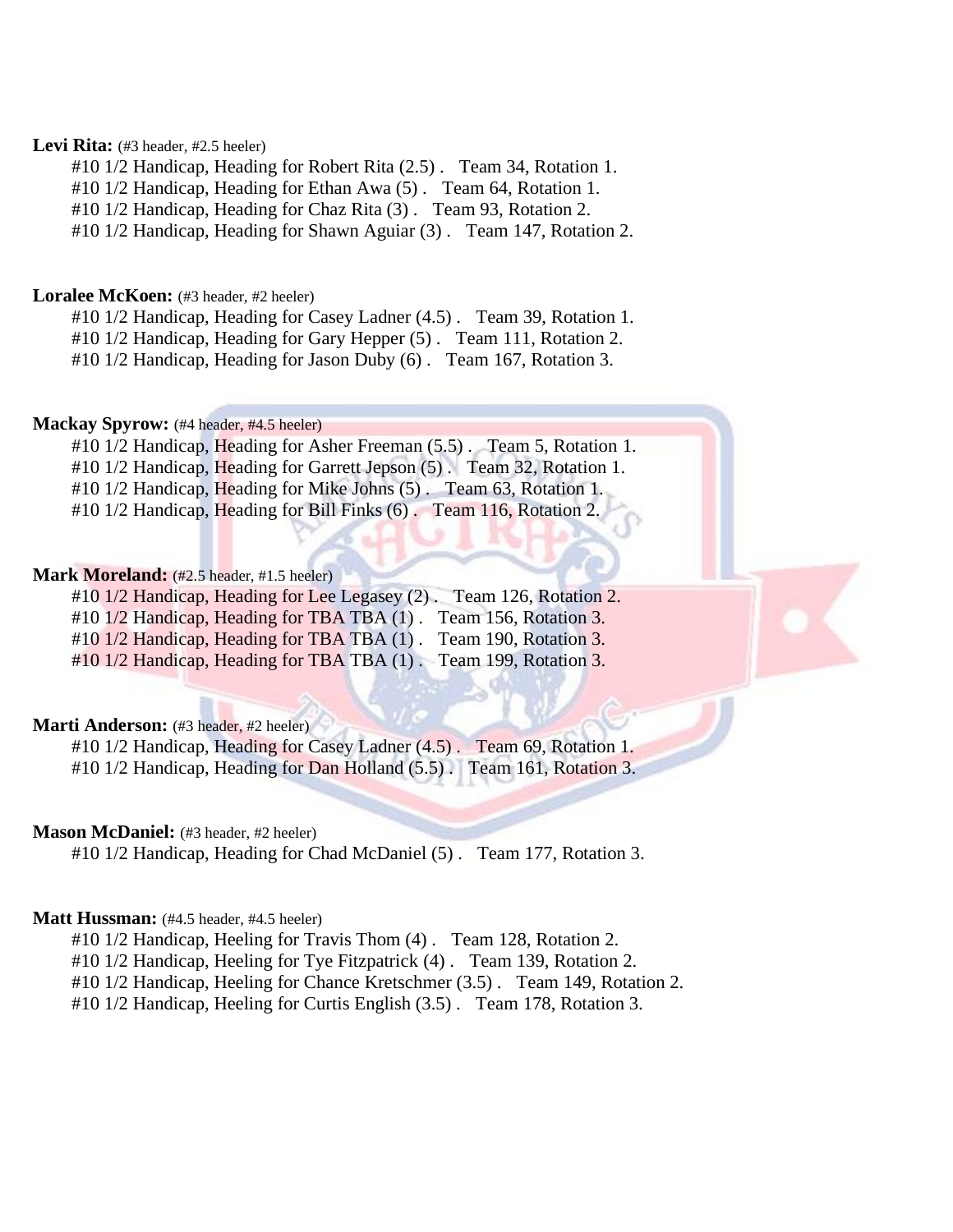# **Matt Liston:** (#3 header, #5.5 heeler)

#10 1/2 Handicap, Heeling for Jace Hanks (3.5) . Team 145, Rotation 2.

#10 1/2 Handicap, Heeling for Casey Thomas (4.5) . Team 155, Rotation 3.

#10 1/2 Handicap, Heeling for Kelson Robinson (4.5) . Team 173, Rotation 3.

## **McKennan Buckner:** (#4 header, #3.5 heeler)

#10 1/2 Handicap, Heading for Quade Patzke (5.5) . Team 23, Rotation 1.

#10 1/2 Handicap, Heading for Zalin Arritola (5) . Team 48, Rotation 1.

#10 1/2 Handicap, Heading for Bobby Roberts (4.5) . Team 80, Rotation 2.

#10 1/2 Handicap, Heading for Cole Dodds (4) . Team 106, Rotation 2.

# **Mike Johns:** (#4 header, #5 heeler)

#10 1/2 Handicap, Heeling for Chance Kretschmer (3.5) . Team 3, Rotation 1.

#10 1/2 Handicap, Heeling for Jim Estill (3.5) . Team 24, Rotation 1.

#10 1/2 Handicap, Heeling for Mackay Spyrow (4). Team 63, Rotation 1.

#10 1/2 Handicap, Heeling for Bailey Kretschmer (3). Team 117, Rotation 2.

# **Mike Sweeney:** (#2.5 header, #2 heeler)

#10 1/2 Handicap, Heading for Seth Sweeney (2.5). Team 141, Rotation 2.

# **Molly Hepper:** (#3 header, #3 heeler)

#10 1/2 Handicap, Heading for Gary Hepper (5). Team 33, Rotation 1.

# **Monty Crist:** (#5 header, #5 heeler)

#10 1/2 Handicap, Heeling for Roy Branco (4). Team 16, Rotation 1.

#10 1/2 Handicap, Heeling for Joseph Rossi (3.5) . Team 107, Rotation 2.

#10 1/2 Handicap, Heeling for Steve Smith (4). Team 197, Rotation 3.

# **Monty Jo Petska:** (#5 header, #6 heeler)

#10 1/2 Handicap, Heading for Ryan Powell (5) . Team 15, Rotation 1.

#10 1/2 Handicap, Heeling for Cole Clement (3) . Team 38, Rotation 1.

#10 1/2 Handicap, Heeling for Stoney Boy Joseph (3.5) . Team 98, Rotation 2.

#10 1/2 Handicap, Heeling for Kelson Robinson (4.5) . Team 164, Rotation 3.

# Nathan Scott: (#4 header, #4 heeler)

#10 1/2 Handicap, Heeling for Nolan Scott (3) . Team 27, Rotation 1.

#10 1/2 Handicap, Heading for Frank Perez (5) . Team 74, Rotation 1.

#10 1/2 Handicap, Heading for Rhett Kennedy (5.5) . Team 94, Rotation 2.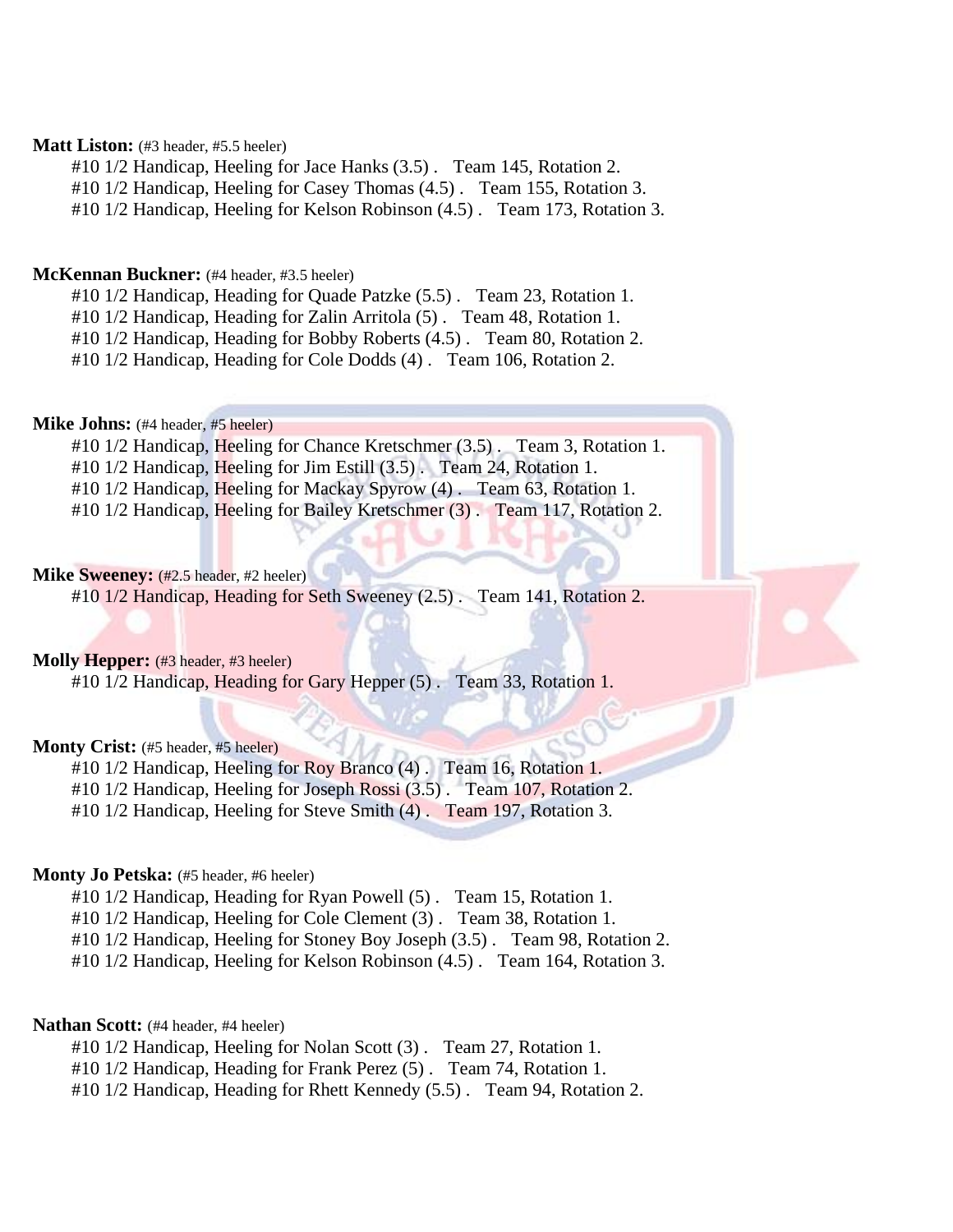# **Noah Williams:** (#4.5 header, #4.5 heeler)

#10 1/2 Handicap, Heeling for Denton Williams (3) . Team 4, Rotation 1. #10 1/2 Handicap, Heeling for Nora Hunt Lee (3) . Team 57, Rotation 1. #10 1/2 Handicap, Heeling for Tommy Lee (4). Team 160, Rotation 3.

#### **Nolan Scott:** (#3 header, #2.5 heeler)

#10 1/2 Handicap, Heading for Rhett Kennedy (5.5) . Team 6, Rotation 1.

#10 1/2 Handicap, Heading for Nathan Scott (4) . Team 27, Rotation 1.

#10 1/2 Handicap, Heading for Frank Perez (5) . Team 55, Rotation 1.

# **Nora Hunt Lee:** (#3 header, #2 heeler)

#10 1/2 Handicap, Heading for Noah Williams (4.5) . Team 57, Rotation 1.

# Paul Devine: (#2.5 header, #2.5 heeler)

#10 1/2 Handicap, Heading for Tristan Luther (4.5). Team 9, Rotation 1. #10 1/2 Handicap, Heading for Rick Fausone (4). Team 112, Rotation 2.

# **Preston Young:** (#3.5 header, #3 heeler)

#10 1/2 Handicap, Heading for Gary Hepper (5). Team 11, Rotation 1. #10 1/2 Handicap, Heading for Dan Holland (5.5). Team 137, Rotation 2. #10 1/2 Handicap, Heading for Casey Awbrey (5) . Team 172, Rotation 3. #10 1/2 Handicap, Heading for Quade Patzke (5.5). Team 198, Rotation 3.

# **Quade Patzke:** (#5.5 header, #5.5 heeler)

#10 1/2 Handicap, Heeling for McKennan Buckner (4). Team 23, Rotation 1. #10 1/2 Handicap, Heeling for Tanner Patzke (4.5). Team 54, Rotation 1. #10 1/2 Handicap, Heeling for TC Hammack (3.5) . Team 110, Rotation 2. #10 1/2 Handicap, Heeling for Preston Young (3.5) . Team 198, Rotation 3.

# **Rhett Kennedy:** (#4.5 header, #5.5 heeler)

#10 1/2 Handicap, Heeling for Nolan Scott (3) . Team 6, Rotation 1.

#10 1/2 Handicap, Heeling for Keith Erickson (3) . Team 49, Rotation 1.

#10 1/2 Handicap, Heeling for Nathan Scott (4) . Team 94, Rotation 2.

#10 1/2 Handicap, Heeling for Roy Branco (4) . Team 120, Rotation 2.

# **Rich Bakke:** (#3 header, #2.5 heeler)

#10 1/2 Handicap, Heading for Jeff Sparrowk (4) . Team 138, Rotation 2.

#10 1/2 Handicap, Heading for Blair Wheatley (4) . Team 175, Rotation 3.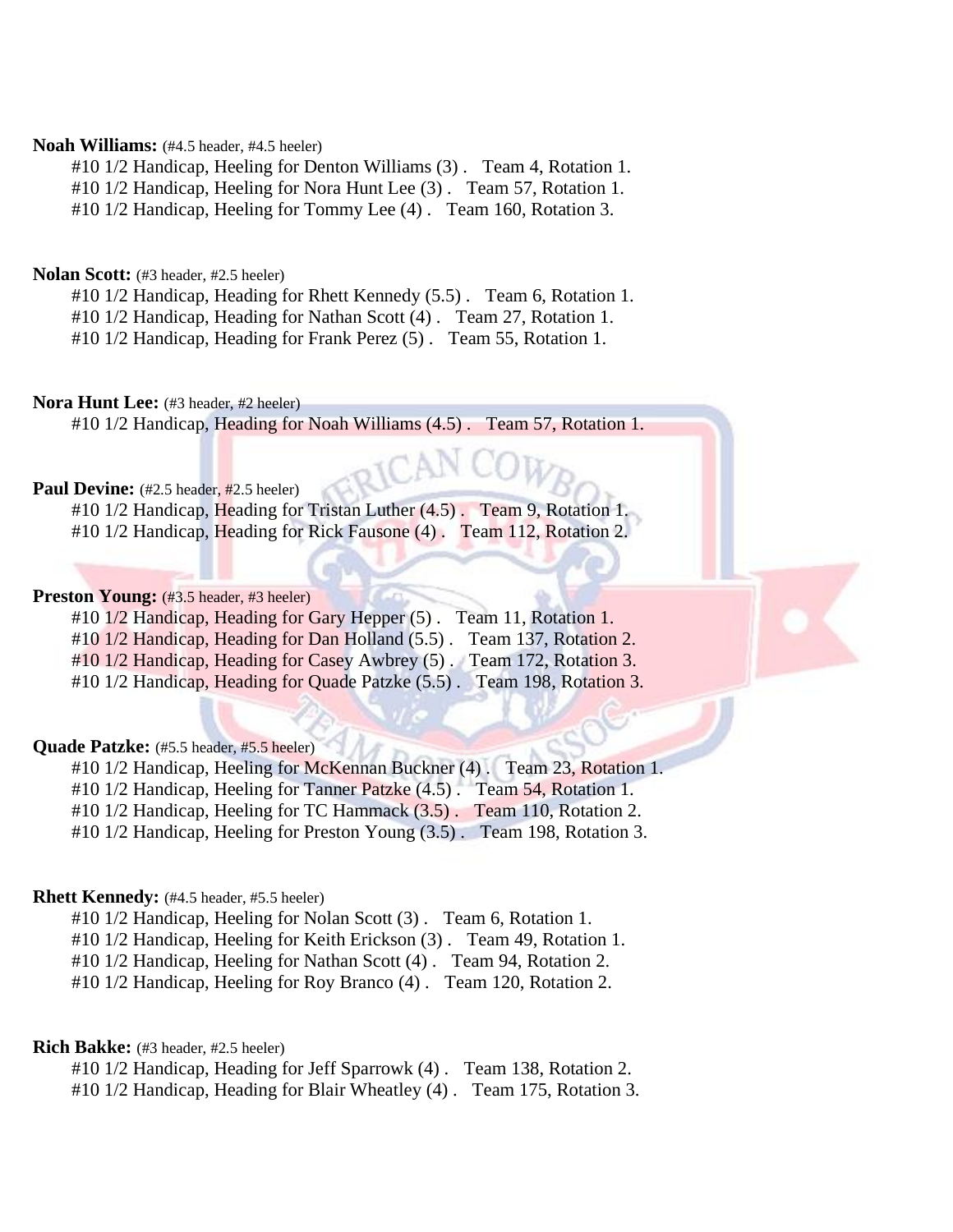# **Rick Fausone:** (#3 header, #4 heeler)

#10 1/2 Handicap, Heeling for Roy Branco (4) . Team 43, Rotation 1.

#10 1/2 Handicap, Heeling for Paul Devine (2.5) . Team 112, Rotation 2.

# **Riley Robinson:** (#2 header, #2.5 heeler)

#10 1/2 Handicap, Heeling for Howard Hutchings (3.5) . Team 86, Rotation 2. #10 1/2 Handicap, Heeling for Kelson Robinson (4.5) . Team 134, Rotation 2.

# **Robert Rita:** (#3 header, #2.5 heeler)

#10 1/2 Handicap, Heeling for Tucker Gomes (2.5) . Team 12, Rotation 1.

#10 1/2 Handicap, Heeling for Levi Rita (3) . Team 34, Rotation 1.

#10 1/2 Handicap, Heeling for Chaz Rita (3.5) . Team 119, Rotation 2.

#10 1/2 Handicap, Heeling for Shawn Aguiar (3) . Team 191, Rotation 3.

# **Roy Branco:** (#4 header, #4 heeler)

#10 1/2 Handicap, Heading for Monty Crist (5). Team 16, Rotation 1.

#10 1/2 Handicap, Heading for Rick Fausone (4) . Team 43, Rotation 1.

#10 1/2 Handicap, Heading for Anselmo Ramirez (5) . Team 79, Rotation 2.

#10 1/2 Handicap, Heading for Rhett Kennedy (5.5). Team 120, Rotation 2.

# **Russell Funk:** (#4.5 header, #5.5 heeler)

#10 1/2 Handicap, Heeling for Curtis English (3.5). Team 20, Rotation 1.

#10 1/2 Handicap, Heeling for Caden Lehman (4.5) . Team 60, Rotation 1.

#10 1/2 Handicap, Heeling for Todd York (3.5). Team 102, Rotation 2.

#10 1/2 Handicap, Heeling for Jim Estill (3.5) . Team 129, Rotation 2.

# **Ryan Bettencourt:** (#3.5 header, #3 heeler)

#10 1/2 Handicap, Heading for Stoney Boy Joseph (4.5) . Team 151, Rotation 3.

#10 1/2 Handicap, Heading for Anival Guerrero (5) . Team 162, Rotation 3.

#10 1/2 Handicap, Heading for Chase Helton (4.5) . Team 179, Rotation 3.

#10 1/2 Handicap, Heading for Will Cowden (5) . Team 193, Rotation 3.

# **Ryan Powell:** (#4 header, #5 heeler)

#10 1/2 Handicap, Heeling for Monty Jo Petska (5) . Team 15, Rotation 1.

#10 1/2 Handicap, Heeling for Jason Jones (3.5) . Team 96, Rotation 2.

#10 1/2 Handicap, Heeling for Devon McDaniel (4) . Team 152, Rotation 3.

#10 1/2 Handicap, Heeling for Sammy Saunders (3.5) . Team 185, Rotation 3.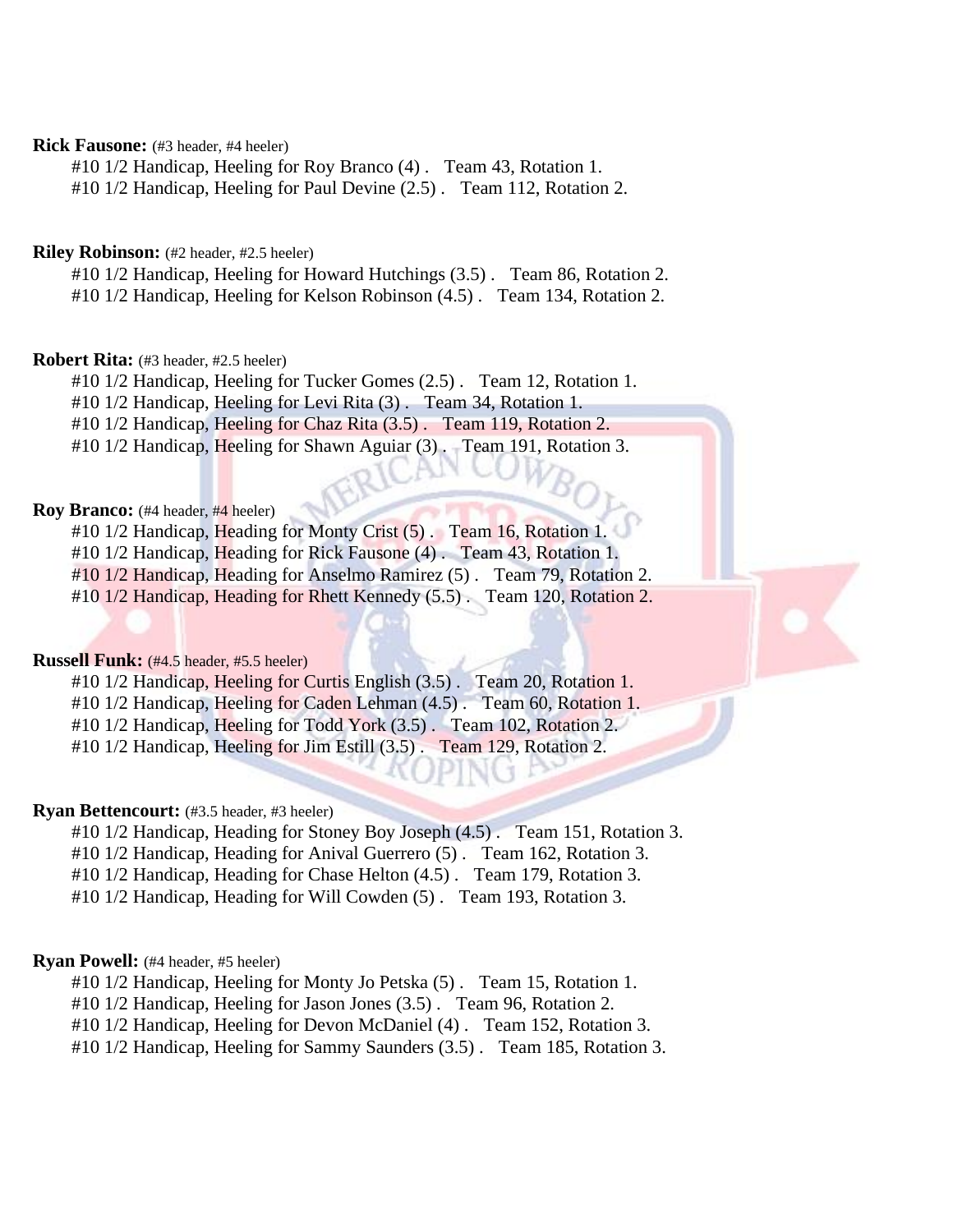# **Sammy Saunders:** (#3.5 header, #4 heeler)

#10 1/2 Handicap, Heeling for Devon McDaniel (4) . Team 130, Rotation 2. #10 1/2 Handicap, Heading for Chad McDaniel (5) . Team 150, Rotation 2. #10 1/2 Handicap, Heading for Ryan Powell (5) . Team 185, Rotation 3.

# **Sammy Jo Duby:** (#3 header, #2 heeler)

#10 1/2 Handicap, Heading for Jason Duby (6) . Team 95, Rotation 2. #10 1/2 Handicap, Heading for Casey Ladner (4.5) . Team 184, Rotation 3.

# **Sandy Perez:** (#2.5 header, #1.5 heeler)

#10 1/2 Handicap, Heading for Tyson Perez (3.5) . Team 77, Rotation 2.

# **Scott Lauaki:** (#3.5 header, #3.5 heeler)

#10 1/2 Handicap, Heeling for Justin Fowden (4.5). Team 28, Rotation 1. #10 1/2 Handicap, Heeling for Howard Hutchings (3.5). Team 56, Rotation 1. #10 1/2 Handicap, Heeling for Jace Hanks (3.5) . Team 170, Rotation 3.

# Seth Sweeney: (#2.5 header, #2.5 heeler)

#10 1/2 Handicap, Heeling for Mike Sweeney (2.5). Team 141, Rotation 2.

# **Shawn Aguiar:** (#3 header, #3 heeler)

#10 1/2 Handicap, Heeling for Levi Rita (3). Team 147, Rotation 2.

#10 1/2 Handicap, Heeling for Chris Awa (3) . Team 165, Rotation 3.

#10 1/2 Handicap, Heeling for TBA TBA (1). Team 176, Rotation 3.

#10 1/2 Handicap, Heading for Robert Rita (2.5) . Team 191, Rotation 3.

# **Spencer Mitchell:** (#7 header, #6 heeler)

#10 1/2 Handicap, Heeling for Bobby Roberts (4) . Team 1, Rotation 1.

#10 1/2 Handicap, Heeling for Jason Duby (4.5) . Team 66, Rotation 1.

#10 1/2 Handicap, Heeling for Tyson Perez (3.5) . Team 132, Rotation 2.

#10 1/2 Handicap, Heeling for Chase Helton (4.5) . Team 157, Rotation 3.

# **Steve Gilson:** (#4.5 header, #4.5 heeler)

#10 1/2 Handicap, Heeling for Wade Bertsch (2.5) . Team 10, Rotation 1. #10 1/2 Handicap, Heeling for Cody Cravens (3) . Team 183, Rotation 3.

# **Steve Simons:** (#3.5 header, #4 heeler)

#10 1/2 Handicap, Heeling for Butch Pope (1.5) . Team 135, Rotation 2.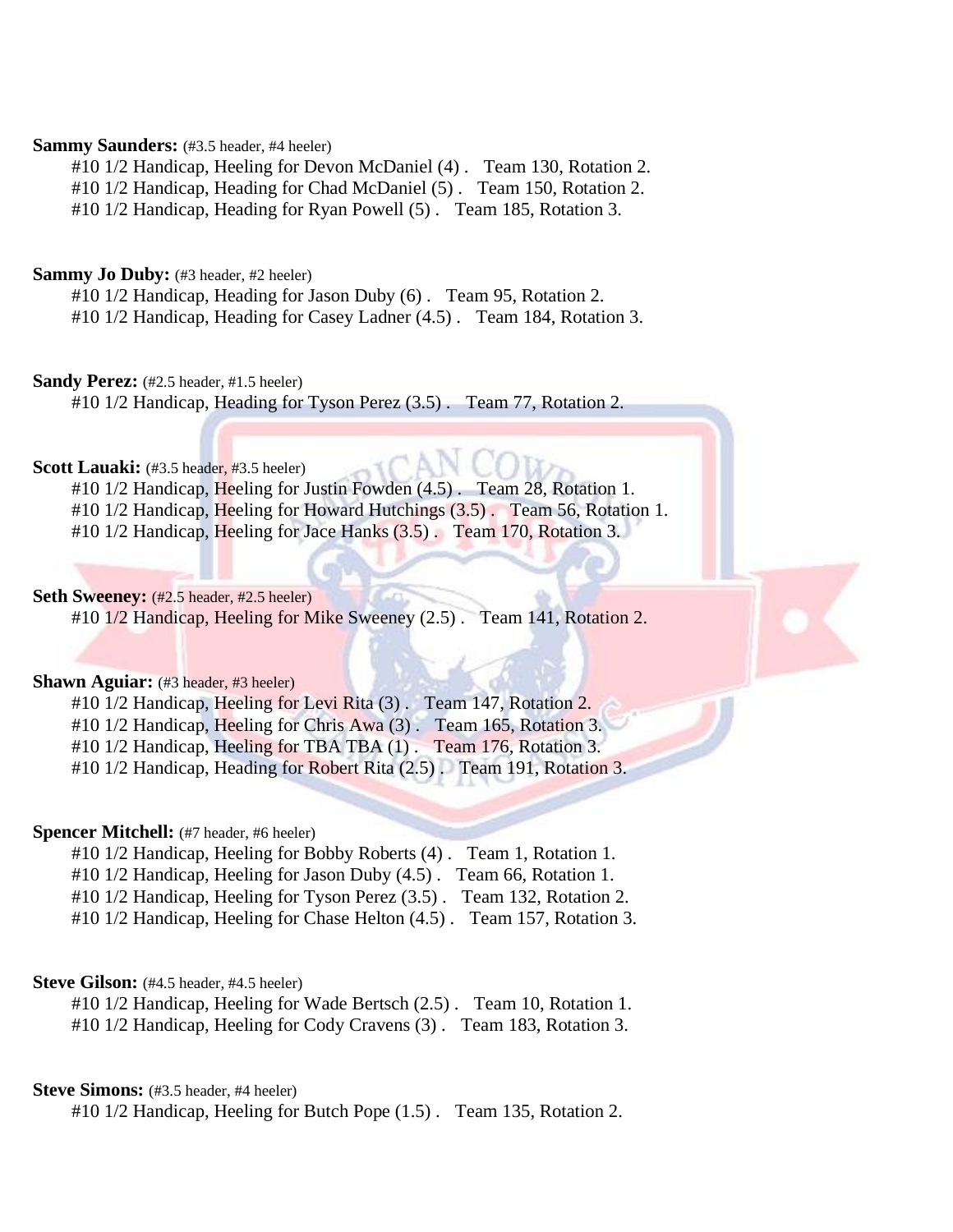# **Steve Smith:** (#4 header, #4 heeler)

#10 1/2 Handicap, Heading for Will Cowden (5) . Team 136, Rotation 2.

#10 1/2 Handicap, Heading for Cliff Garrison (3) . Team 168, Rotation 3.

#10 1/2 Handicap, Heading for Justin Geney (5) . Team 186, Rotation 3.

#10 1/2 Handicap, Heading for Monty Crist (5) . Team 197, Rotation 3.

# **Stoney Boy Joseph:** (#3.5 header, #4.5 heeler)

#10 1/2 Handicap, Heeling for Chase Kahiau Onaka (3.5) . Team 18, Rotation 1.

#10 1/2 Handicap, Heeling for Cole Clement (3) . Team 68, Rotation 1.

#10 1/2 Handicap, Heading for Monty Jo Petska (6) . Team 98, Rotation 2.

#10 1/2 Handicap, Heeling for Ryan Bettencourt (3.5) . Team 151, Rotation 3.

# Tanner Patzke: (#4.5 header, #4 heeler)

#10 1/2 Handicap, Heading for Casey Awbrey (5). Team 26, Rotation 1. #10 1/2 Handicap, Heading for Quade Patzke (5.5). Team 54, Rotation 1.

# **Tanner Smith:** (#4.5 header, #4.5 heeler)

#10 1/2 Handicap, Heading for Tristan Luther (4.5). Team 37, Rotation 1. #10 1/2 Handicap, Heeling for JT Bradley (3.5). Team 159, Rotation 3.

# **Tayler Felton:** (#3 header, #2 heeler)

#10 1/2 Handicap, Heading for Clint Felton (4.5). Team 83, Rotation 2.

# **TBA TBA:** (#1 header, #1 heeler)

#10 1/2 Handicap, Heeling for Mark Moreland (2.5). Team 156, Rotation 3. #10 1/2 Handicap, Heading for Shawn Aguiar (3) . Team 176, Rotation 3. #10 1/2 Handicap, Heeling for Mark Moreland (2.5). Team 190, Rotation 3. #10 1/2 Handicap, Heeling for Mark Moreland (2.5) . Team 199, Rotation 3.

# **TC Hammack:** (#3.5 header, #3.5 heeler)

#10 1/2 Handicap, Heading for CJ Cash (5) . Team 21, Rotation 1. #10 1/2 Handicap, Heading for Quade Patzke (5.5) . Team 110, Rotation 2.

# **Ted Williams:** (#3 header, #3.5 heeler)

#10 1/2 Handicap, Heeling for Carson Williams (3) . Team 47, Rotation 1.

#10 1/2 Handicap, Heeling for Colton Daniel (2.5) . Team 118, Rotation 2.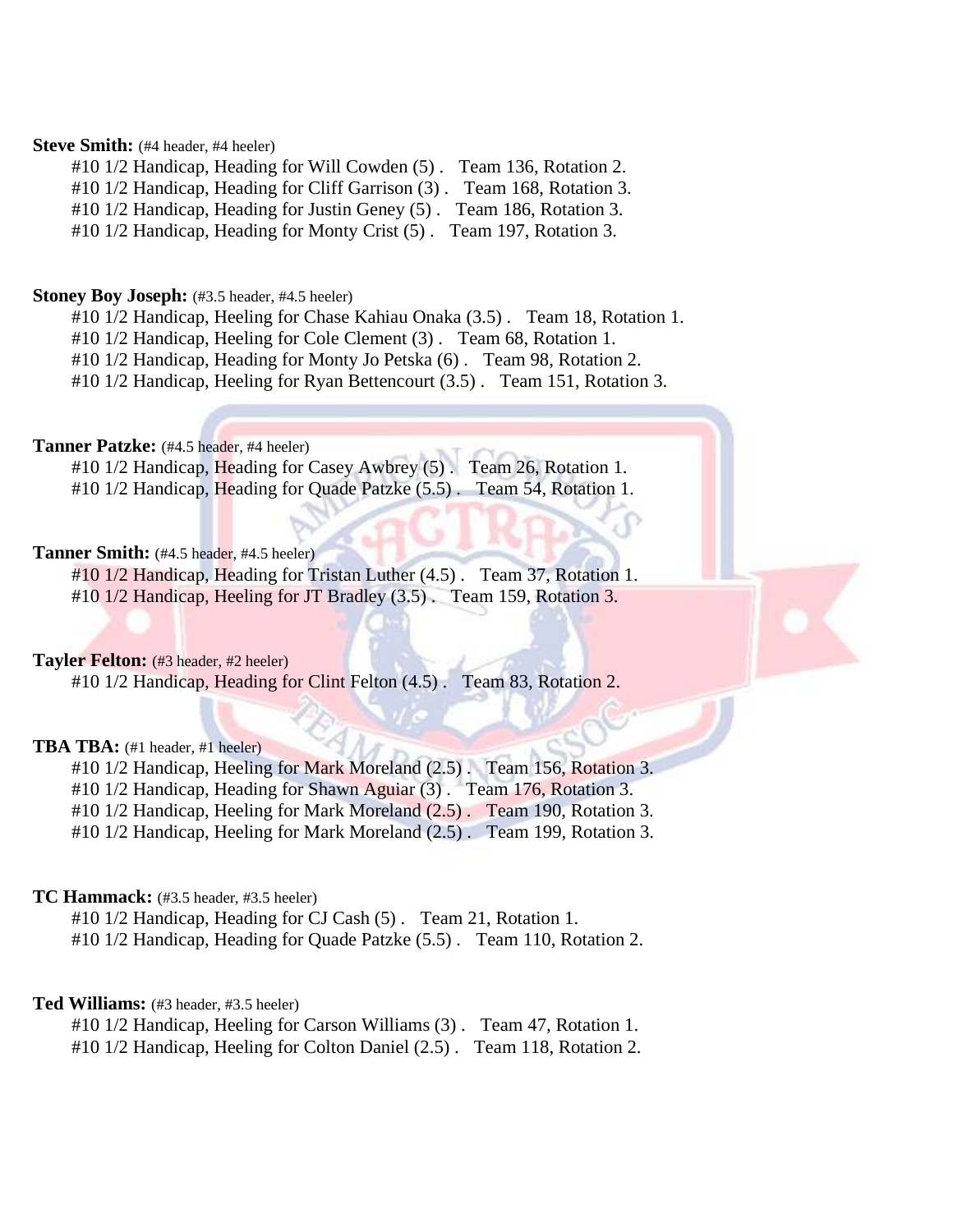# **Terynn Archuleta:** (#3.5 header, #2.5 heeler)

#10 1/2 Handicap, Heading for Bobby Butler (2.5) . Team 25, Rotation 1. #10 1/2 Handicap, Heading for Ed Archuleta (2.5) . Team 52, Rotation 1.

# **Todd Hampton:** (#4.5 header, #5.5 heeler)

#10 1/2 Handicap, Heeling for Daniel Green (6) . Team 42, Rotation 1. #10 1/2 Handicap, Heeling for Joseph Rossi (3.5) . Team 158, Rotation 3.

# **Todd York:** (#3.5 header, #3.5 heeler)

#10 1/2 Handicap, Heading for Glen Nelson (4.5) . Team 36, Rotation 1.

#10 1/2 Handicap, Heading for Justin Geney (5) . Team 75, Rotation 1.

#10 1/2 Handicap, Heading for Russell Funk (5.5) . Team 102, Rotation 2.

# **Tommy Lee:** (#4 header, #4.5 heeler)

#10 1/2 Handicap, Heading for Garrett Jepson (5). Team 62, Rotation 1. #10 1/2 Handicap, Heeling for Denton Williams (3). Team 100, Rotation 2. #10 1/2 Handicap, Heading for Noah Williams (4.5). Team 160, Rotation 3.

# **Travis Stewart:** (#5 header, #5 heeler)

#10  $1/2$  Handicap, Heeling for Keith Johnson (3). Team 19, Rotation 1. #10 1/2 Handicap, Heeling for Jim Estill (3.5) . Team 142, Rotation 2.

# **Travis Thom:** (#4 header, #3.5 heeler)

#10 1/2 Handicap, Heading for Justin Geney (5) . Team 103, Rotation 2. #10 1/2 Handicap, Heading for Matt Hussman (4.5). Team 128, Rotation 2.

# **Tristan Luther:** (#4 header, #4.5 heeler)

#10 1/2 Handicap, Heeling for Paul Devine (2.5). Team 9, Rotation 1.

#10 1/2 Handicap, Heeling for Tanner Smith (4.5) . Team 37, Rotation 1.

#10 1/2 Handicap, Heeling for Justin Stacy (3.5) . Team 88, Rotation 2.

#10 1/2 Handicap, Heeling for Bobby Roberts (4) . Team 114, Rotation 2.

# **Tucker Alexander:** (#3 header, #3 heeler)

#10 1/2 Handicap, Heeling for Joseph Rossi (3.5) . Team 50, Rotation 1.

#10 1/2 Handicap, Heeling for Jeremy Simonich (4) . Team 131, Rotation 2.

#10 1/2 Handicap, Heeling for JT Bradley (3.5) . Team 143, Rotation 2.

#10 1/2 Handicap, Heeling for Alex Vigil (2.5) . Team 194, Rotation 3.